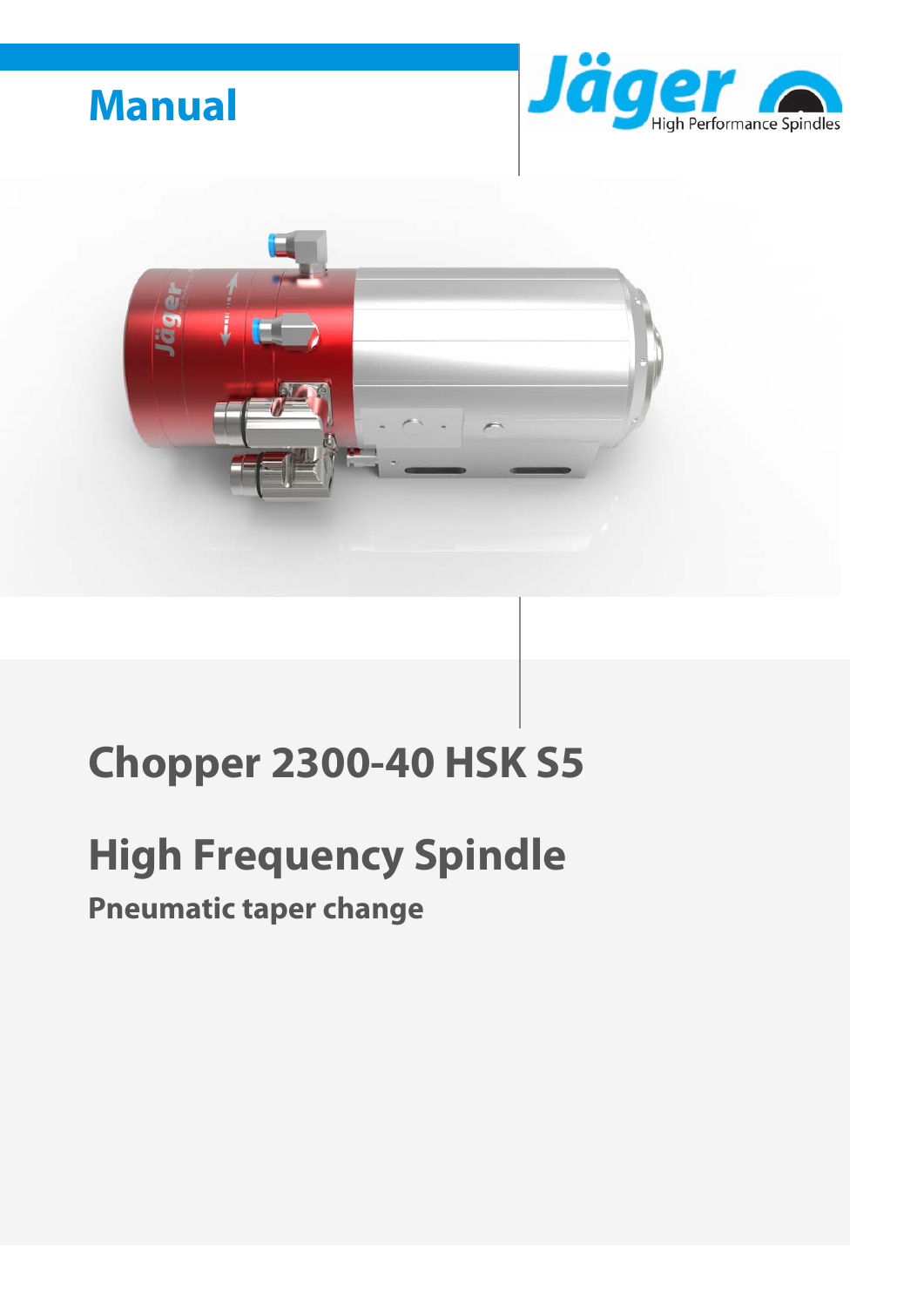

### **Identification of HF spindle**



As we always ensure that our HF spindles are at the cutting edge of technological development, we reserve the right to make technical modifications and variations from the exact design described in the manual.



The text in this manual has been compiled with the utmost care. However, **Alfred Jäger GmbH** cannot assume any legal responsibility or liability of any kind for incorrect information and any consequences thereof.

Translations and reproductions – including of extracts – are prohibited without the express written approval of **Alfred Jäger GmbH**.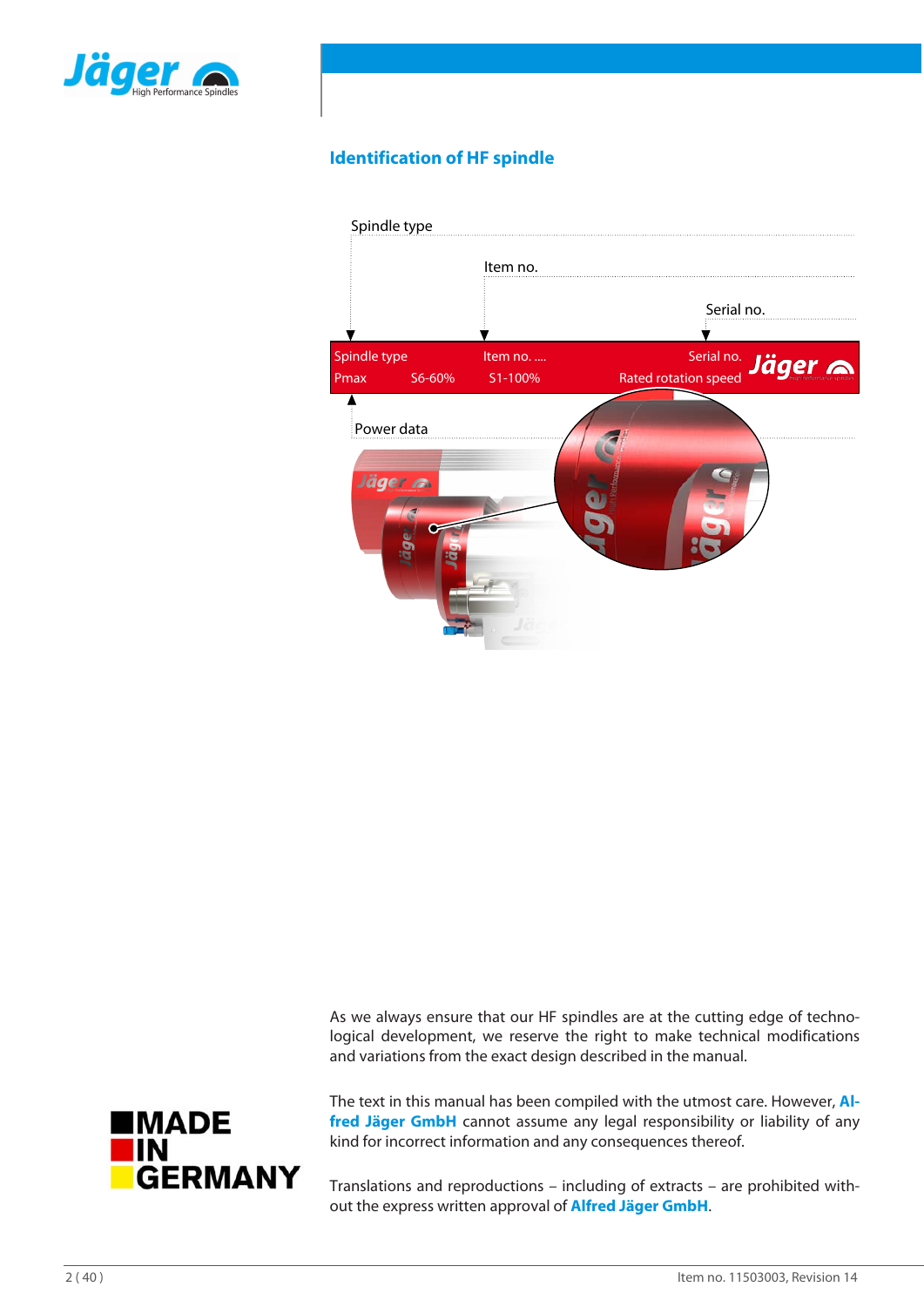

### **Contents:**

Translation of the original manual

| 1   | Preliminary information<br>5                                                                                                                                                                                                        |  |
|-----|-------------------------------------------------------------------------------------------------------------------------------------------------------------------------------------------------------------------------------------|--|
| 1.1 |                                                                                                                                                                                                                                     |  |
| 1.2 |                                                                                                                                                                                                                                     |  |
| 2   | Transport and packaging<br>Managing<br>Song Bandaran Dinaman Bandaran Dinaman Bandaran Dinaman Bandaran Bandaran Bandaran Bandaran Bandara<br>Song Bandaran Bandaran Bandaran Bandaran Bandaran Bandaran Bandaran Bandaran Bandaran |  |
| 2.1 |                                                                                                                                                                                                                                     |  |
|     | 2.1.1                                                                                                                                                                                                                               |  |
|     | 2.1.2                                                                                                                                                                                                                               |  |
| 2.2 |                                                                                                                                                                                                                                     |  |
| 3   |                                                                                                                                                                                                                                     |  |
| 3.1 |                                                                                                                                                                                                                                     |  |
| 3.2 |                                                                                                                                                                                                                                     |  |
| 4   |                                                                                                                                                                                                                                     |  |
| 4.1 |                                                                                                                                                                                                                                     |  |
| 4.2 |                                                                                                                                                                                                                                     |  |
| 4.3 |                                                                                                                                                                                                                                     |  |
| 4.4 |                                                                                                                                                                                                                                     |  |
| 4.5 |                                                                                                                                                                                                                                     |  |
| 5   |                                                                                                                                                                                                                                     |  |
| 5.1 |                                                                                                                                                                                                                                     |  |
| 5.2 |                                                                                                                                                                                                                                     |  |
| 5.3 |                                                                                                                                                                                                                                     |  |
| 5.4 |                                                                                                                                                                                                                                     |  |
| 5.5 |                                                                                                                                                                                                                                     |  |
| 5.6 |                                                                                                                                                                                                                                     |  |
| 5.7 |                                                                                                                                                                                                                                     |  |
| 6   | <b>Technical Specifications</b><br>14                                                                                                                                                                                               |  |
| 6.1 |                                                                                                                                                                                                                                     |  |
| 6.2 | Technical data sheet (KL 3514, AC motor)  16                                                                                                                                                                                        |  |
|     | 6.2.1                                                                                                                                                                                                                               |  |
| 6.3 |                                                                                                                                                                                                                                     |  |
| 6.4 |                                                                                                                                                                                                                                     |  |
| 6.5 |                                                                                                                                                                                                                                     |  |
| 6.6 | Speed sensor (digital differential magneto resistor)                                                                                                                                                                                |  |
| 6.7 |                                                                                                                                                                                                                                     |  |
| 7   |                                                                                                                                                                                                                                     |  |
| 8   |                                                                                                                                                                                                                                     |  |
| 8.1 |                                                                                                                                                                                                                                     |  |
| 8.2 |                                                                                                                                                                                                                                     |  |

| 8.3  |                                                                                              |    |
|------|----------------------------------------------------------------------------------------------|----|
|      | 8.3.1                                                                                        |    |
|      | 8.3.2                                                                                        |    |
| 8.4  |                                                                                              |    |
|      | Air purity classes (ISO 8573-1) 25<br>8.4.1                                                  |    |
|      | 8.4.2                                                                                        |    |
|      | 8.4.3                                                                                        |    |
| 9    | Commissioning 26                                                                             |    |
| 9.1  |                                                                                              |    |
| 9.2  |                                                                                              |    |
| 9.3  |                                                                                              |    |
| 9.4  |                                                                                              |    |
| 10   |                                                                                              |    |
| 10.1 |                                                                                              |    |
| 10.2 |                                                                                              |    |
|      | 10.2.1 Automatic hollow shank taper tool clamp                                               |    |
|      |                                                                                              |    |
| 10.3 | Tool changing station (optional accessory) 30                                                |    |
|      |                                                                                              |    |
|      | 10.3.2 Installing the changing station 30                                                    |    |
|      |                                                                                              |    |
| 11   |                                                                                              |    |
| 12   | Maintenance 132                                                                              |    |
| 12.1 |                                                                                              |    |
| 12.2 |                                                                                              |    |
|      | 12.2.1 Before commencing work 32                                                             |    |
|      |                                                                                              |    |
| 12.3 |                                                                                              |    |
| 12.4 |                                                                                              |    |
| 12.5 |                                                                                              |    |
| 12.6 |                                                                                              |    |
| 13   | <b>Dismantling</b>                                                                           | 34 |
| 13.1 | Disposal and environmental protection 34                                                     |    |
| 14   | Service and repairs<br><u>Service</u> and repairs service and repairs service <b>blue</b> 35 |    |
| 14.1 |                                                                                              |    |
| 14.2 |                                                                                              |    |
| 15   | Declaration of Incorporation<br><u>Lettiched</u>                                             | 39 |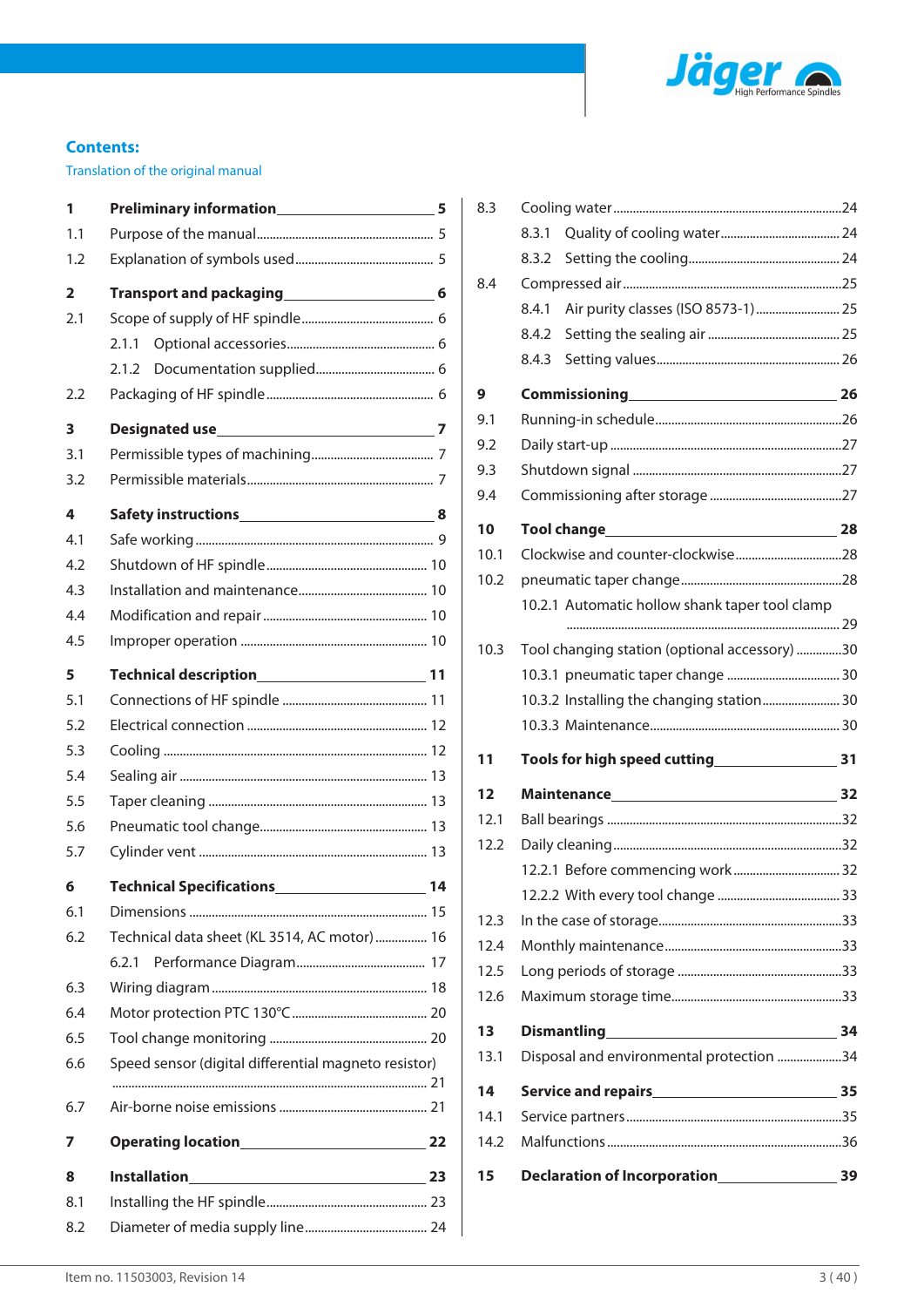

Contents: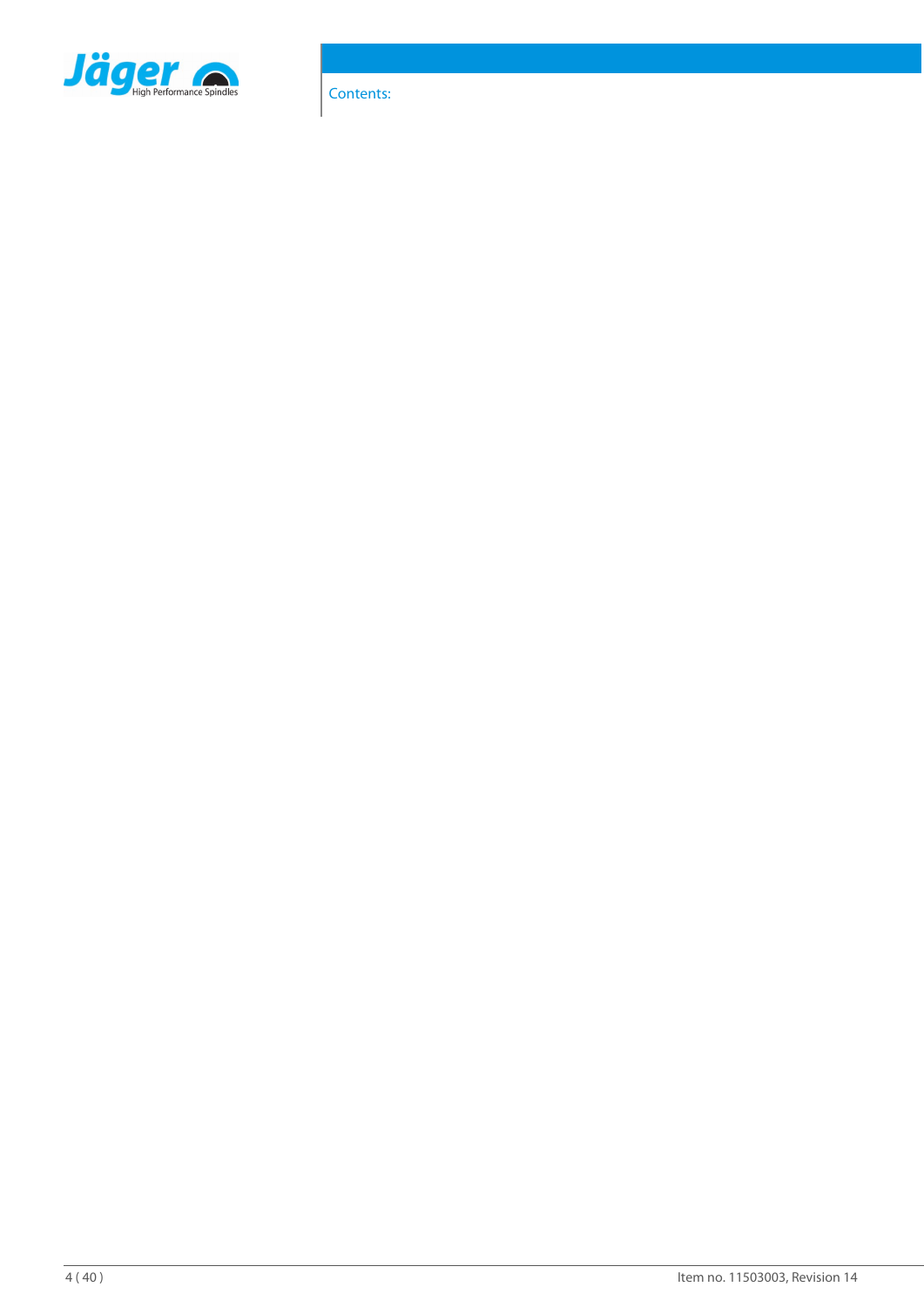

### **1 Preliminary information**

<span id="page-4-0"></span>The high frequency spindle (HF spindle) is a high quality precision tool for high speed machining.

### **1.1 Purpose of the manual**

<span id="page-4-1"></span>The manual is an important component of the HF spindle.

- $\supset$  Store the manual carefully.
- $\Box$  Make the manual available to all persons who work with the HF spindle.
- $\bullet$  Read the documentation supplied in full.
- $\supset$  Before carrying out any work, read the corresponding section of the manual carefully again.

### **1.2 Explanation of symbols used**

<span id="page-4-2"></span>To enable quick classification of information, this manual uses visual aids in the form of symbols and text markings.

Notes are marked with a signal word and a colored box:



### **DANGER**

### **Dangerous situation!**

Results in serious injury or death.

 $\blacktriangleright$  Measure to avert the danger.



### **WARNING**

### **Dangerous situation!**

May result in serious injury or death.

 $\blacktriangleright$  Measure to avert the danger.



### **CAUTION**

**Dangerous situation!**

May result in minor to moderate injury.

 $\blacktriangleright$  Measure to avert the danger.



### **Note**

May result in material damage. This warning symbol is not a warning for personal injury.

### **Tip**

Tips indicate useful information for users.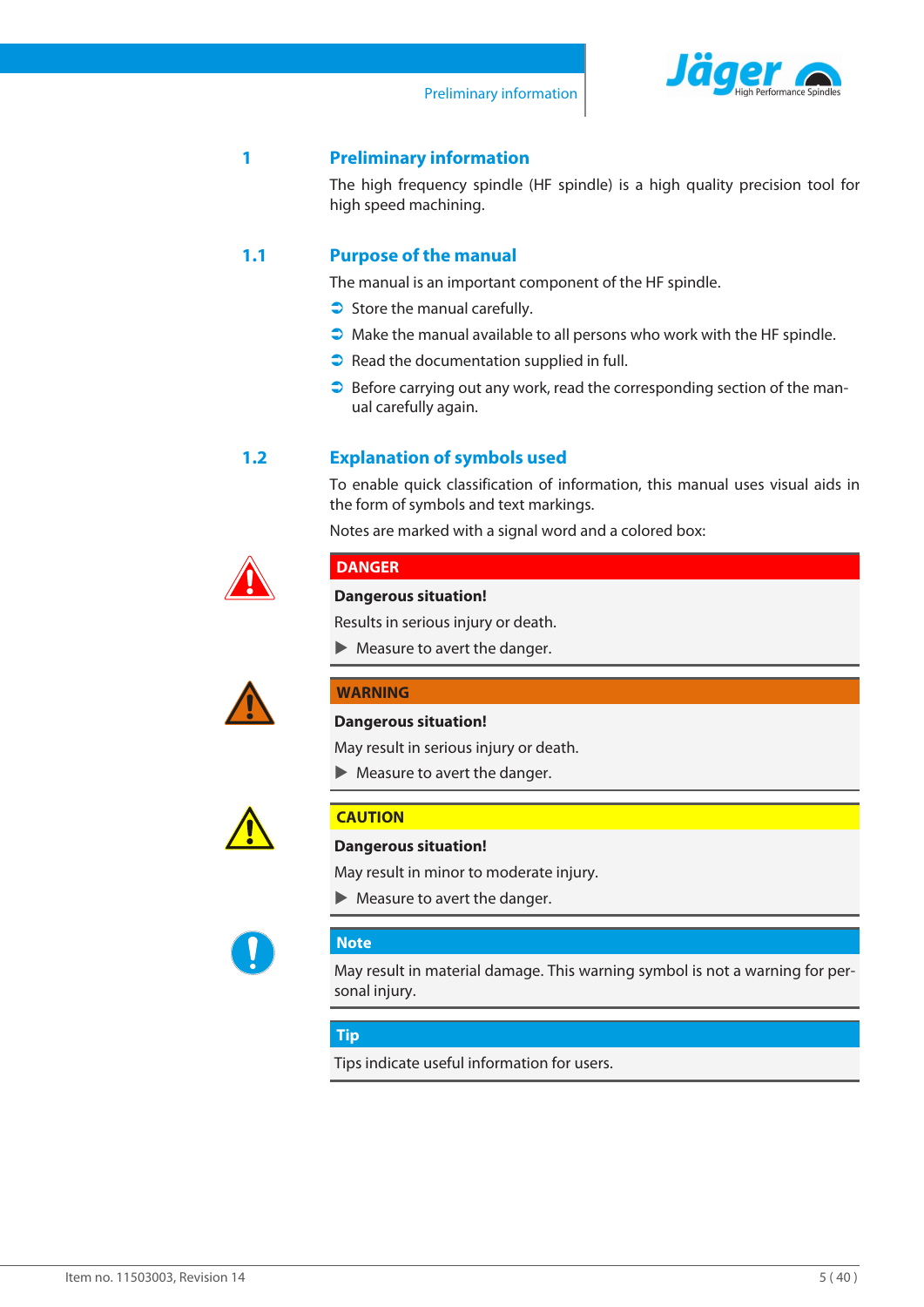

### **2 Transport and packaging**

<span id="page-5-0"></span>Avoid strong vibrations or impacts during transportation, as these could damage the ball bearings of the HF spindle.

- $\bullet$  Any damage reduces the accuracy of the HF spindle.
- $\supset$  Any damage restricts the functionality of the HF spindle.
- $\supset$  Any damage shortens the service life of the HF spindle.

### **2.1 Scope of supply of HF spindle**

<span id="page-5-1"></span>The following parts are supplied with the HF spindle:

- $\Box$  High Frequency Spindle
- $\Box$  Transport packaging
- $\supset$  Check the high frequency spindle for completeness upon delivery.

### **2.1.1 Optional accessories**

<span id="page-5-2"></span>Available on request:

- $\Box$  Frequency converter
- $\Box$  Chiller
- $\Box$  Tool taper
- $\Box$  Felt cleaning taper
- $\Box$  Collet grease
- $\Box$  Further accessories on request.

Only approved accessories have been tested for operational safety and functionality.

 $\supset$  Do not use any other accessories – this may invalidate any warranty claims and compensation claims for damages.

### **2.1.2 Documentation supplied**

<span id="page-5-3"></span>The documents listed below are supplied with the HF spindle:

- $\Box$  Manual
- $\Box$  The declaration of incorporation is part of the manual.
- $\Box$  Inspection protocol
- $\supset$  Check that the documentation supplied is complete when the spindle is delivered. If necessary, request a new copy.



### **2.2 Packaging of HF spindle**

<span id="page-5-4"></span>All transport packaging materials can be recycled in appropriate disposal facilities.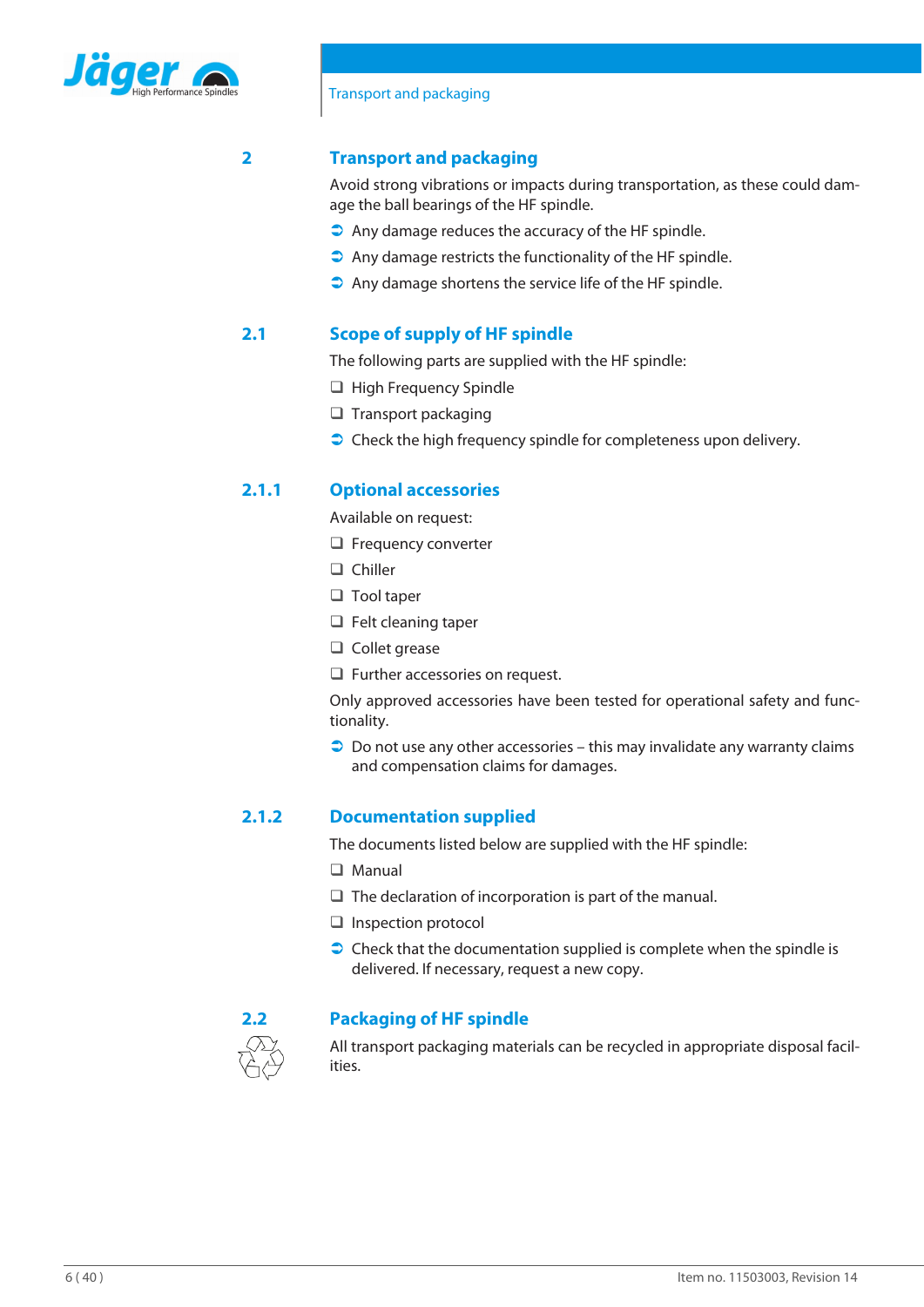

### **3 Designated use**

<span id="page-6-0"></span>The HF spindle is an "incomplete machine" in accordance with the Machinery Directive and cannot perform any function independently. The HF spindle can only be operated in conjunction with a machine tool and a frequency converter.

### **3.1 Permissible types of machining**

<span id="page-6-1"></span>The HF spindle has been developed only for the following types of machining.

- $\Box$  Cutting
- $\Box$  Drilling
- $\Box$  Engraving
- $\Box$  Grinding
- **Contact Alfred Jäger GmbH** if other types of machining are required.

### **3.2 Permissible materials**

<span id="page-6-2"></span>The HF spindle has been developed only for the following materials.

- $\Box$  Metals (such as alloys, cast metals etc.)
- $\Box$  Sintered materials
- $\Box$  Plastics
- q Wood
- $\Box$  Graphite
- $\Box$  Stone (marble, etc.)
- $\Box$  Paper and cardboard
- $\Box$  Circuit boards
- $\Box$  Glass and ceramic
- **Contact Alfred Jäger GmbH** if other materials are to be machined.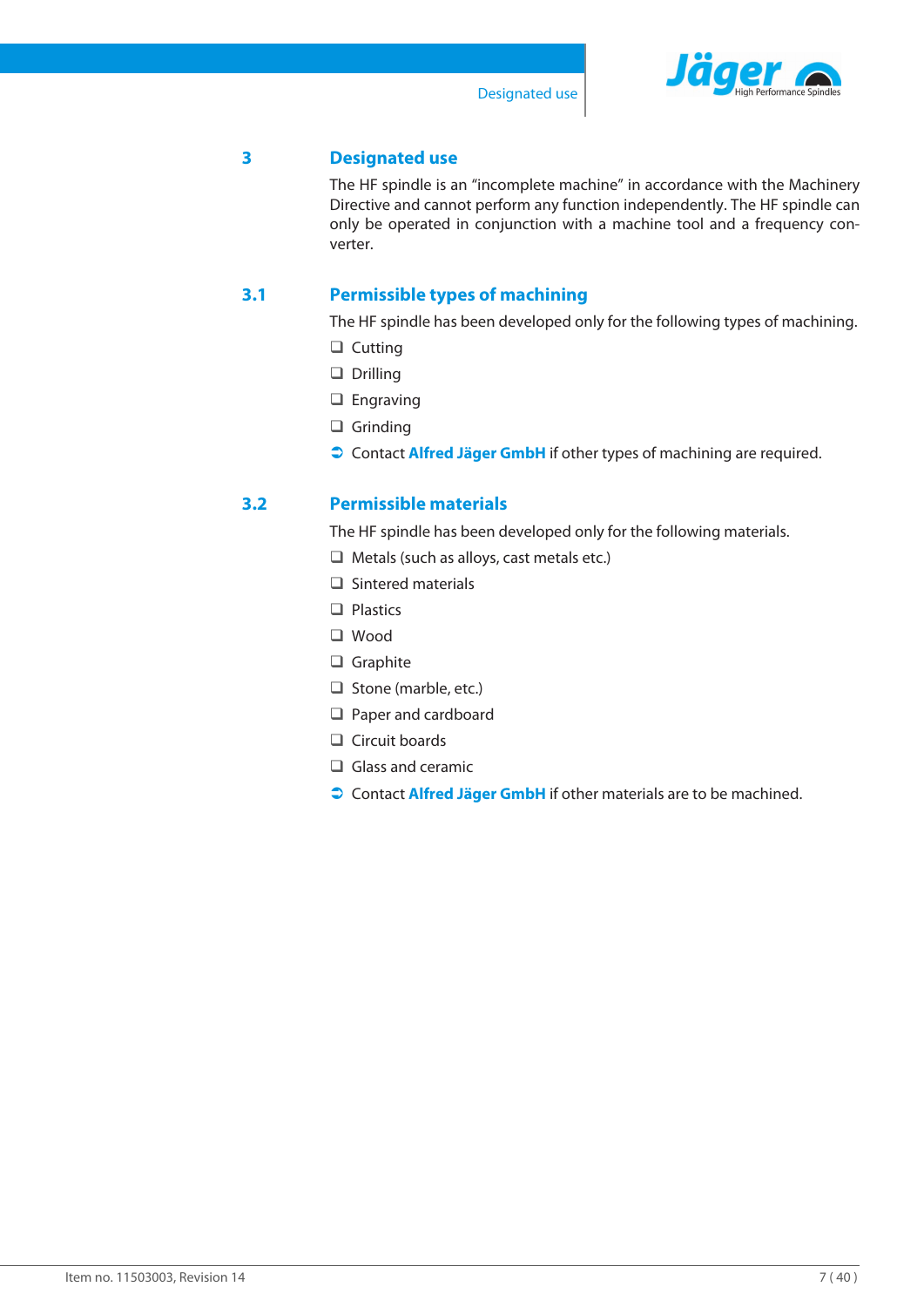

### **4 Safety instructions**

<span id="page-7-0"></span>The high frequency spindle is a state of the art product and is safe to operate. However, the HF spindle may pose a risk in the following cases:

- $\Box$  If it is installed by untrained personnel.
- $\Box$  If it is used incorrectly.
- $\Box$  If it is not used in accordance with its intended use.

The high frequency spindle may only be installed, commissioned, and maintained by specialist personnel.

**Definition:** Specialist personnel are persons who are familiar with the assembly, installation, commissioning, and operation of the product and have the relevant qualifications for their area of activity. The operator must closely control the responsibility, training, and monitoring of these personnel.



### **DANGER: Due to explosion.**

HF spindles are not approved for use in areas at risk of explosion. Use in such areas may result in explosions.

 $\triangleright$  Do not use the HF spindle in potentially explosive atmospheres.



### **DANGER: Due to flying parts.**

The HF spindle operates at high speeds and may therefore be flung away by these.

 $\triangleright$  Operate the HF spindle only if it is installed in the machine or system in a fixed manner.



### **Note: Adhere to the limit values.**

 $\triangleright$  Observe the limit values specified in the technical data.



### **Note: Take account of the machine.**

- $\triangleright$  Observe the manual of the machine in which the HF spindle is installed.
- $\triangleright$  Observe all safety instructions specified by the machine manufacturer.
- $\blacktriangleright$  Ensure that the machine does not cause any hazards (e.g. uncontrolled movements). Do not install the HF spindle in the machine until this has been done.



### **Note. Do not damage the HF spindle.**

- $\blacktriangleright$  Any damage reduces the accuracy of the HF spindle.
- $\blacktriangleright$  Any damage restricts the functionality of the HF spindle.
- $\blacktriangleright$  Any damage shortens the service life of the HF spindle.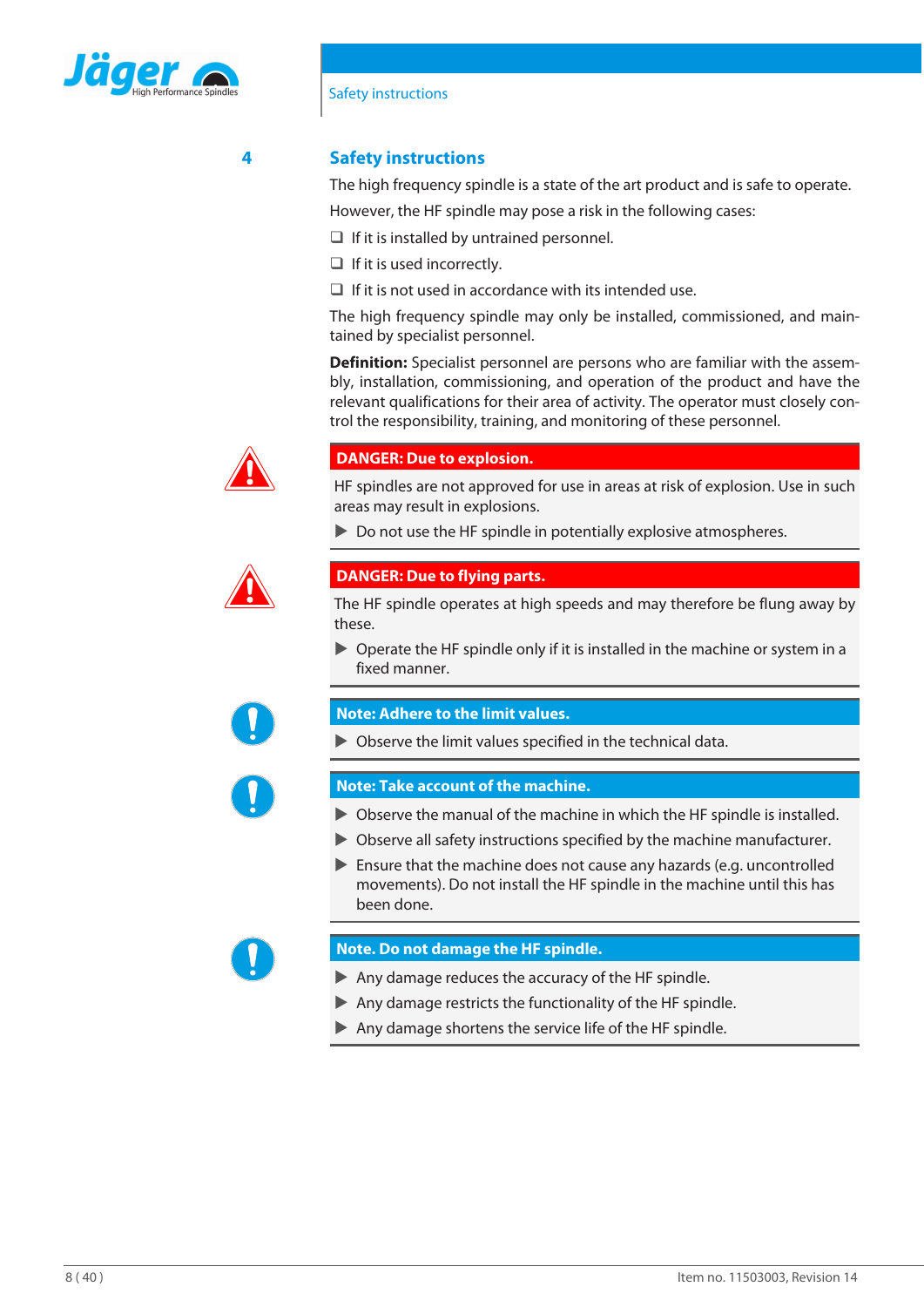



### **4.1 Safe working**

<span id="page-8-0"></span>Observe all safety instructions set out in the manual, the applicable national accident prevention regulations, and the valid company work, operation, and safety guidelines.

### **DANGER: Due to flying parts.**

Tools that are not clamped correctly will be flung away by the centrifugal forces that occur during machining.

- $\blacktriangleright$  Use the full clamping depth of the clamping system.
- $\blacktriangleright$  Clamp the tool securely.



### **DANGER: Due to flying parts.**

If the wrong rotational direction is used, the clamping system releases and the tool is flung away.

 $\blacktriangleright$  It is essential to adhere to the rotational direction of the HF spindle.

### **WARNING: Risk of injury due to flying parts.**

The HF spindle operates at high speeds which may cause chips to fly out with great force.

- $\blacktriangleright$  Never remove the protective devices of the machine or system.
- $\blacktriangleright$  Always wear protective goggles during work.

### **Note: Ensure functionality.**

 $\blacktriangleright$  Never operate the HF spindle without a clamped tool shank.

### **If no tool shank is clamped:**

- $\Box$  The clamping system is damaged by the centrifugal forces.
- $\Box$  The clamping system is shifted.
- $\Box$  The balance of the HF spindle is affected.
- $\Box$  The bearing is damaged.
- $\supset$  Take the relevant measures to protect against splashes and spray according to the type of machining, the type of material being machined, and the type of tool selected.
	- $\psi$  Observe the manual of the machine in which the HF spindle is installed.
- $\supset$  Obtain the maximum circumferential speeds of the tools used from the tool supplier.

### **Single-point tools are not suitable for high speed cutting.**

If they are required for production reasons:

- $\supset$  Only use a balanced tool.
	- $\%$  DIN ISO 1940
	- $\overline{\mathbb{Q}}$  Balance grade 2,5



*Example of design: Inserting the shank*

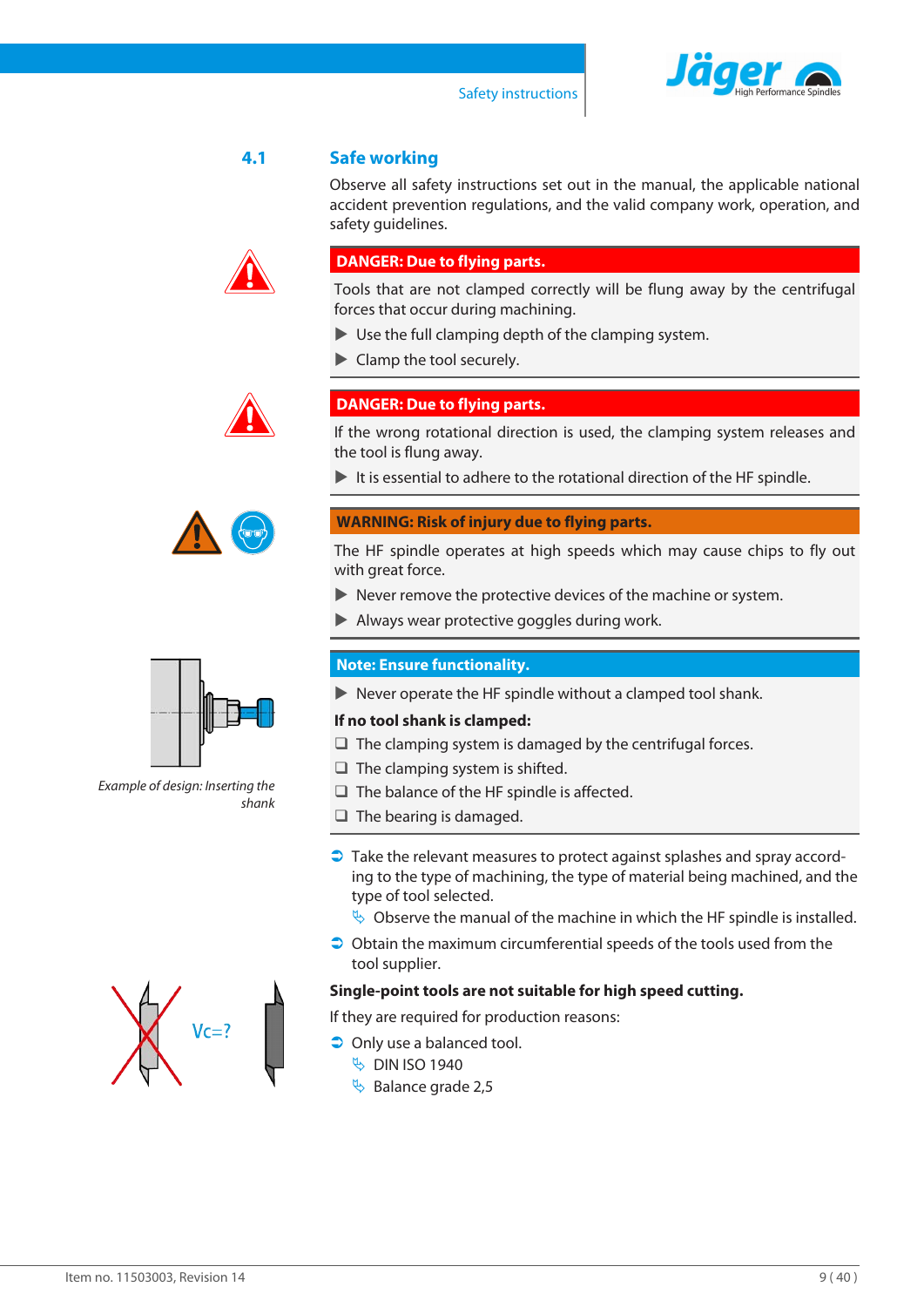



### **The tool cutting diameter (X) must not be greater than the maximum clamping range (Y).**

- $\bullet$  Always clamp the tool so that it is as short as possible.
- $\triangleright$  Keep the dimension (Z) small.
	- $\forall$  (Y) See section: [Technical Specifications \[](#page-13-0) $\rightarrow$  [14\].](#page-13-0)

### **4.2 Shutdown of HF spindle**

<span id="page-9-0"></span>The procedure for shutting down the high frequency spindle for installation and maintenance work is as follows:

- $\bullet$  Completely disconnect the power supply.
- $\bullet$  Completely disconnect the media supply (air and liquid).
- $\bullet$  Make sure that the shaft of the HF spindle has come to an absolute standstill.

If the HF spindle is being shut down to be cleaned:

 $\bullet$  Reconnect only the sealing air.

### **Tip: Forward the data to the controller.**

 $\triangleright$  Use the option on the frequency converter of detecting the shutdown signal from the shaft and forwarding this to the machine controller for evaluation.

### **4.3 Installation and maintenance**

- <span id="page-9-1"></span> $\supset$  Carry out installation, cleaning, and maintenance work only after shutting down the HF spindle and after the shaft has come to a standstill.
- $\Box$  Install all safety and protective devices of the machine immediately after completing work.

### **4.4 Modification and repair**

<span id="page-9-2"></span>Modifications or alterations to the HF spindle are only permitted after prior consultation with **Alfred Jäger GmbH**.

Only the service partners listed in the "Service and repair  $[\triangleright$  [35\]](#page-34-0)" section are authorized to open and repair the HF spindle.

Only approved accessories have been tested for operational safety and functionality.

### **4.5 Improper operation**

<span id="page-9-3"></span>The high frequency spindle is only safe to operate for its designated use.

 $\supset$  Observe the safety instructions in all sections of the manual to prevent hazards to persons, the environment, the machine, or the HF spindle itself.

Failure to observe the safety instructions may invalidate any warranty claims and compensation claims for damages.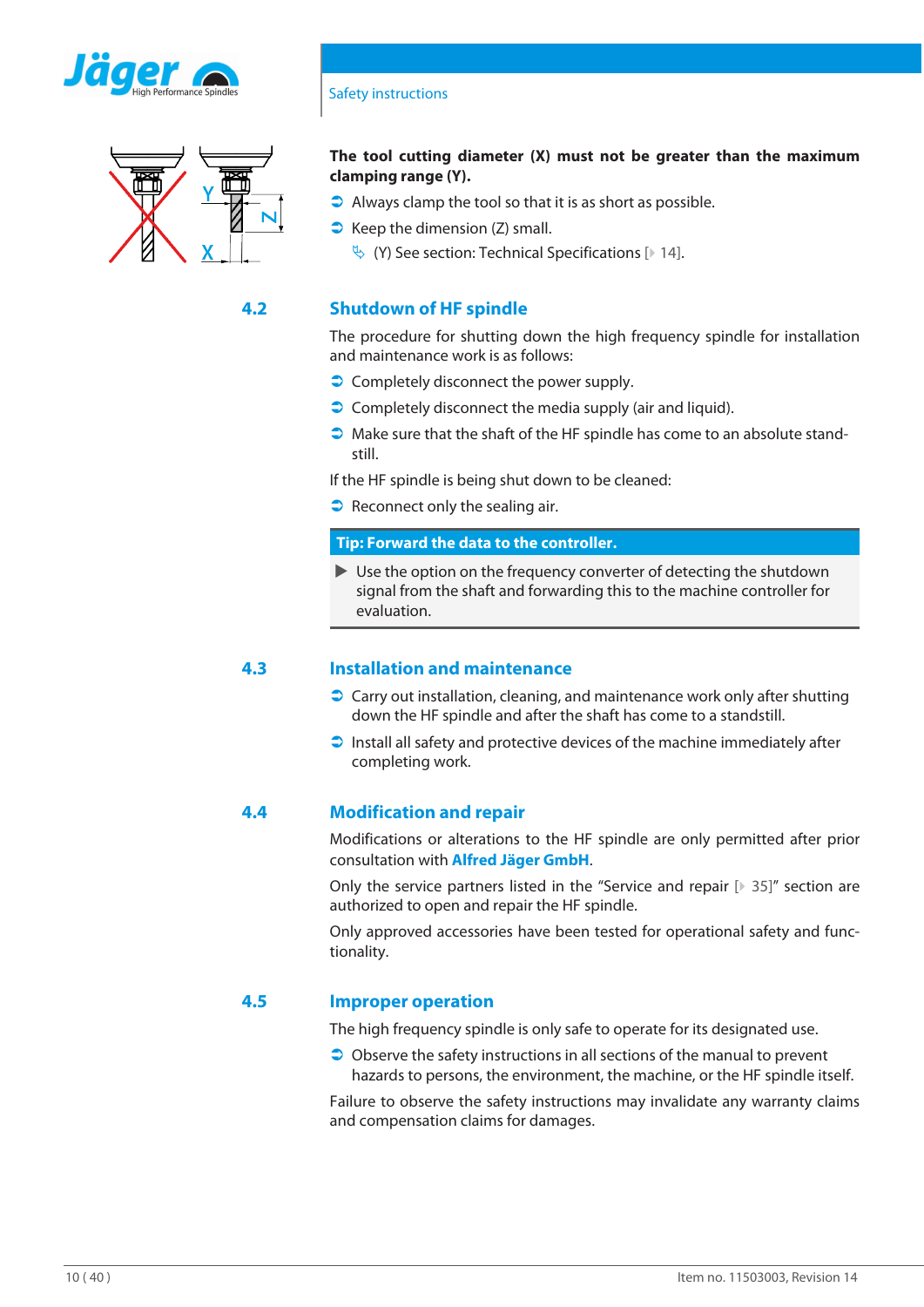

Technical description

<span id="page-10-1"></span><span id="page-10-0"></span>

| 5   | <b>Technical description</b>                                             |                |
|-----|--------------------------------------------------------------------------|----------------|
| 5.1 | <b>Connections of HF spindle</b>                                         |                |
|     | <b>1 b</b><br>l a<br>$\boldsymbol{\varrho}$<br>8<br>3                    |                |
|     | Electrical connection for: motor phases<br>1a                            |                |
|     | Electrical connection for: Tool taper monitoring<br>1 <sub>b</sub>       |                |
|     | Cooling water<br>$\overline{\mathbf{2}}$                                 | G 1/8"         |
|     | Sealing air<br>$\overline{\mathbf{3}}$                                   | M <sub>5</sub> |
|     | <b>Taper cleaning</b><br>4                                               | G 1/8"         |
|     | Pneumatic system for tool change<br>$\overline{ }$                       | G 1/8"         |
|     | Cylinder vent<br>8<br>Sound absorber (may only be removed if necessary!) | G 1/8"         |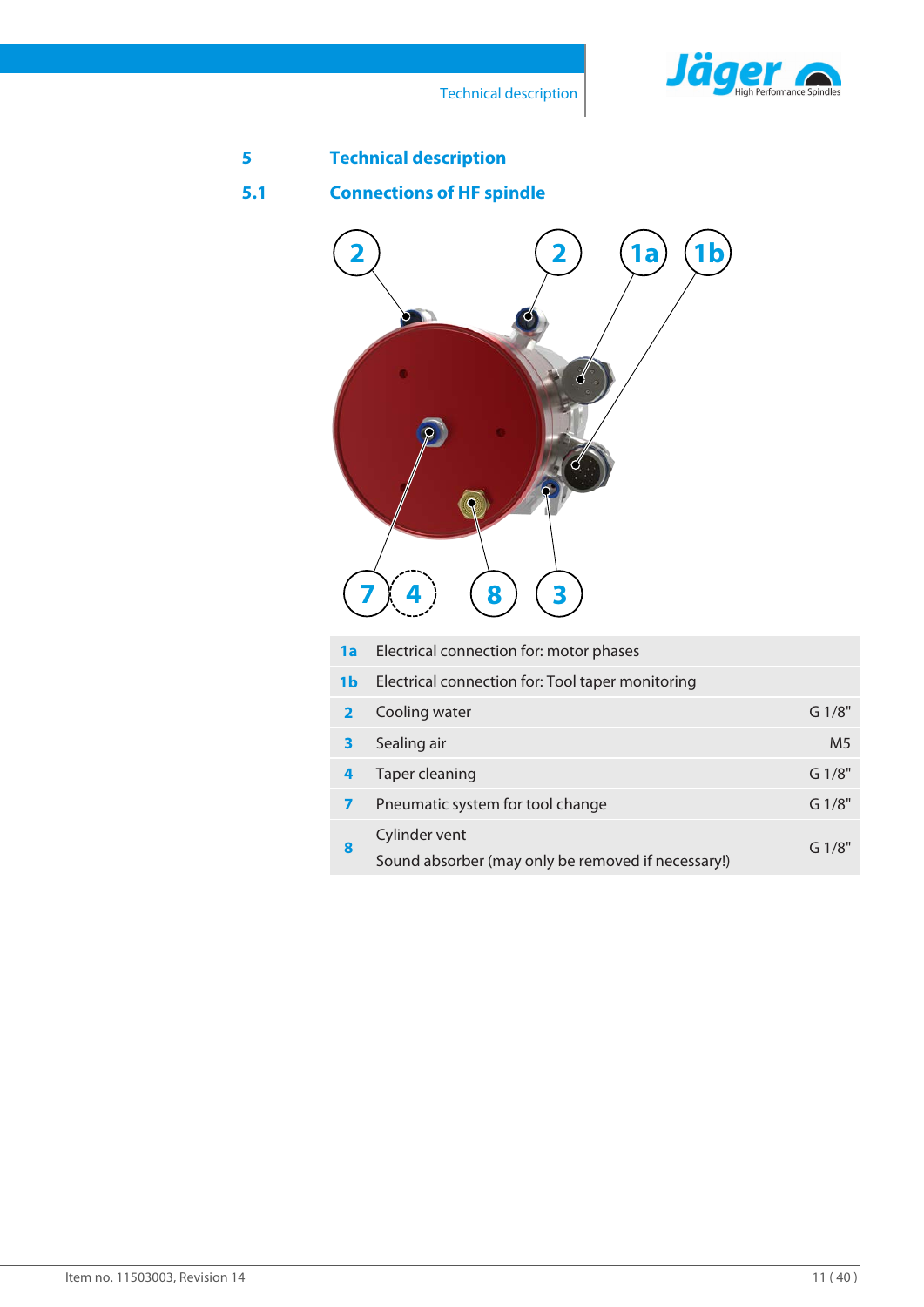

### **5.2 Electrical connection**

<span id="page-11-0"></span>The HF spindle may only be operated with a frequency converter (FC).

- $\supset$  Check whether the current, voltage, and frequency data of the HF spindle match the raw data for the frequency converter.
- $\bullet$  Use a motor supply line that is as short as possible.
- $\bullet$  Adjust the speed of the HF spindle using the FC.
- $\bullet$  Refer to the frequency converter manual for further information.

The FC detects the following operating states of the HF spindle, depending on the version:

- $\Box$  HF spindle rotating.
- $\Box$  HF spindle too hot.
- $\Box$  HF spindle at a standstill, etc.

The FC forwards the operating states of the HF spindle to the machine controller.

**Note: Connect the SpeedTEC quick locking connector.**

- $\triangleright$  For the combination SpeedTEC connector plug/SpeedTEC cable plug:
- $\blacktriangleright$  Remove the O ring on the SpeedTEC connector plug.

### **5.3 Cooling**

<span id="page-11-1"></span>Liquid cooling keeps the HF spindle at a constant temperature during operation.



**Note: Extension of the service life through heat dissipation.**

Heat is produced during operation of the HF spindle. The temperature of the HF spindle should not exceed  $+45^{\circ}$  C as this shortens the service life of the bearing.

 $\blacktriangleright$  Check the temperature of the HF spindle on the housing.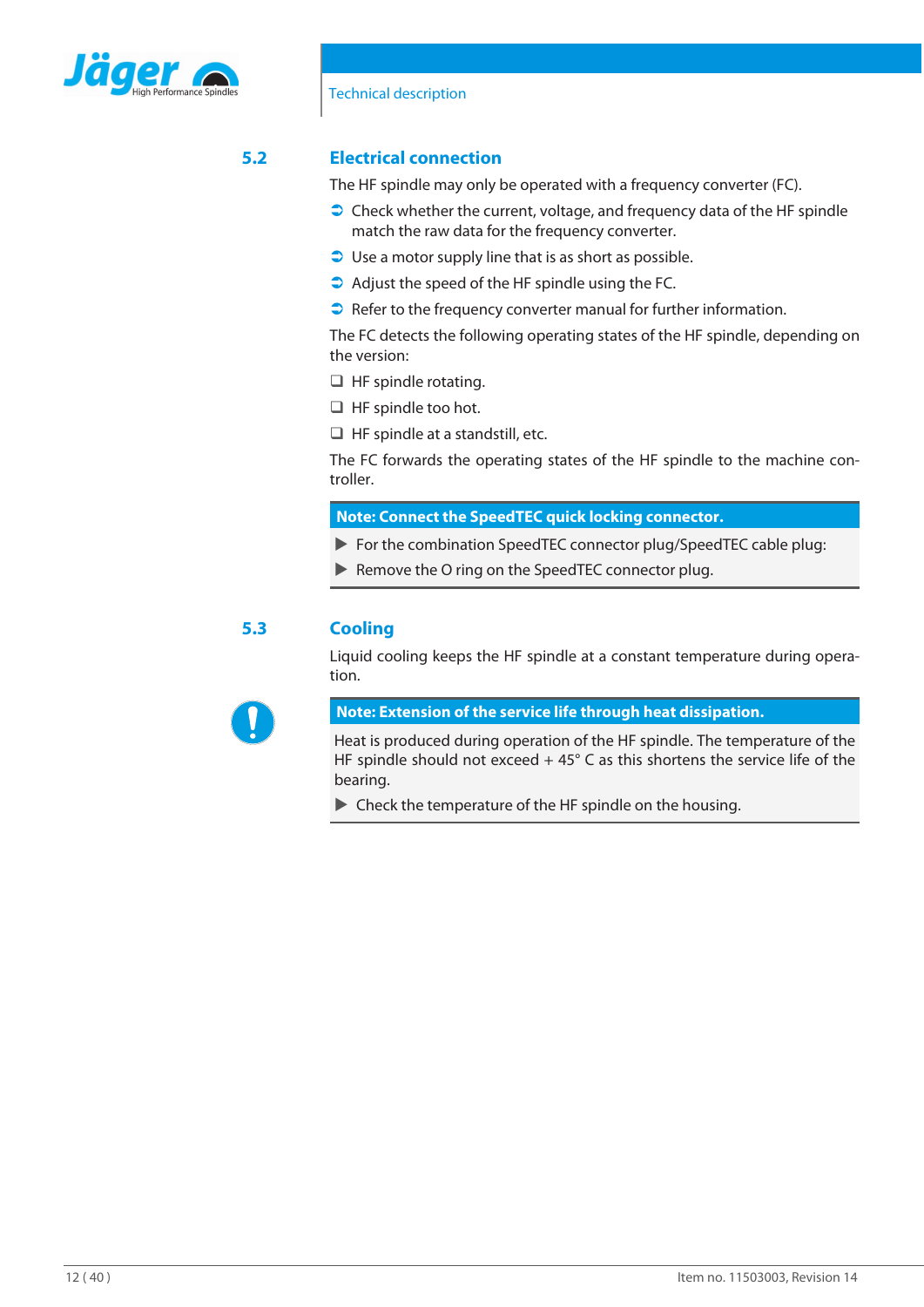

### **5.4 Sealing air**

For guidelines on air quality, see ["Air purity classes \(ISO](#page-24-1) [8573-1\) \[](#page-24-1) [25\]](#page-24-1)" section.

### **5.5 Taper cleaning**

<span id="page-12-1"></span>Taper cleaning prevents chips and liquids from entering the shaft during a tool change and causing contamination and damage to the inner taper and the clamping system.

<span id="page-12-0"></span>The sealing air prevents foreign bodies such as chips and liquids (e.g. emul-

 $\bullet$  Check that air escapes at the front between the housing and the rotating

The taper cleaning is integrated in the pneumatics system for the tool change. This means that no additional connections are required.

### **5.6 Pneumatic tool change**

sions) from entering the HF spindle.

parts of the HF spindle.

<span id="page-12-2"></span>The tool change or tool taper change is performed pneumatically.

During this, a mechanism is operated inside the HF spindle which clamps, releases, or ejects the tool taper or collet.

### **5.7 Cylinder vent**

<span id="page-12-3"></span>The cylinder takes in air when clamping the taper/tool. This air must be clean and dry.

### **Only if necessary:**

- $\supset$  Remove the sound absorber.
- $\bullet$  Fit the relevant hose fitting in place of the sound absorber.
- $\bullet$  Fit the relevant hose to the hose fitting.
- $\supset$  Select the length of the hose so that its free end protrudes out of the hose fitting far enough that no dirt or moisture can be taken into the hose.

For guidelines on air quality, see ["Air purity classes \(ISO](#page-24-1) [8573-1\) \[](#page-24-1) [25\]](#page-24-1)" section.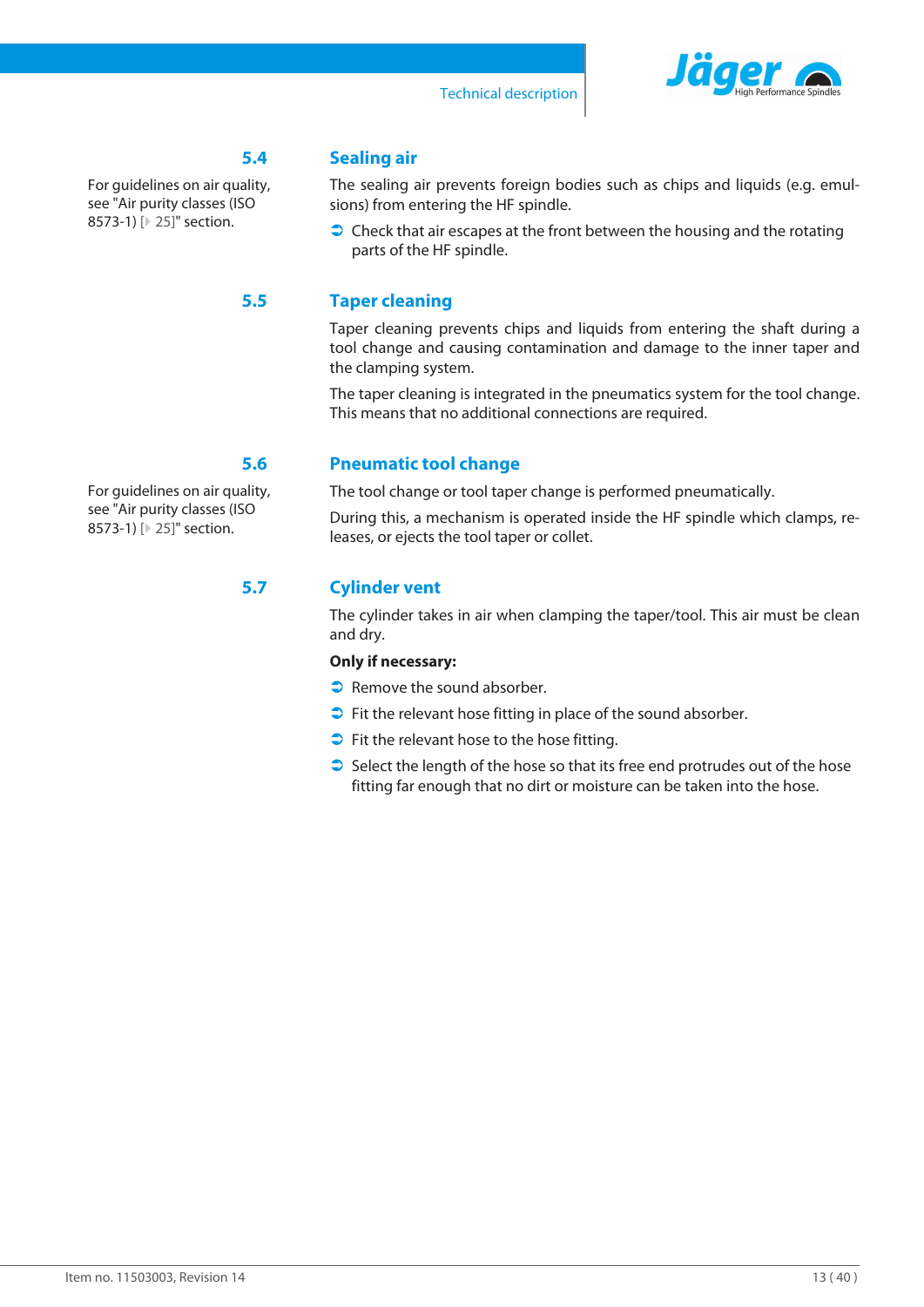

## <span id="page-13-0"></span>**6 Technical Specifications**

| <b>Bearings</b> | Hybrid ball bearing (pcs) |                  |
|-----------------|---------------------------|------------------|
|                 | Lifetime lubricated       | maintenance free |

### **Power values**

**Liquid cooled**

|                    | Pmax $/5s$ | $S6 - 60\%$ |     | $S1 - 100\%$    |
|--------------------|------------|-------------|-----|-----------------|
| <b>Rated power</b> | 3,5        | 2.6         | 2,3 | [kW]            |
| <b>Voltage</b>     | 200        | 200         | 200 | IV <sub>1</sub> |
| <b>Current</b>     | 14         | 10          | 9,5 | [A]             |

### **Motor data**

| Motor technology           | 3-phase asynchronous drive<br>(no brushes or sensors) |
|----------------------------|-------------------------------------------------------|
| Frequency                  | 667 Hz                                                |
| Motor poles (pairs)        |                                                       |
| Rated rotation speed       | 40,000 rpm                                            |
| Acceleration/braking value | 10,000 rpm                                            |
| Per second                 | (other values by consultation)                        |

### **Characteristics**

| Speed sensor                                   | Differential magneto resistor (TTL)<br>Number of signals = $6$ |
|------------------------------------------------|----------------------------------------------------------------|
| Motor protection                               | <b>PTC 130°C</b>                                               |
| Housing                                        | Aluminium                                                      |
| Housing diameter                               | 100 mm                                                         |
| T-slots                                        | DIN 650-8                                                      |
| Spindle holder integrated                      |                                                                |
| Cooling                                        | Liquid cooled                                                  |
| Ambient temperature                            | $+10^{\circ}$ C  +45 $^{\circ}$ C                              |
| Sealing air                                    |                                                                |
| Protection category<br>(sealing air turned on) | IP54                                                           |
| <b>Taper cleaning</b>                          |                                                                |
| Tool change                                    | Pneumatic taper change                                         |
| <b>Tool Holder</b>                             | $HSK-E$ 25                                                     |
| Tool change monitoring                         | inductive                                                      |
| 1 position                                     | clamped                                                        |
| Clamping range up to                           | $10 \text{ mm}$                                                |
| Clockwise and anticlockwise                    |                                                                |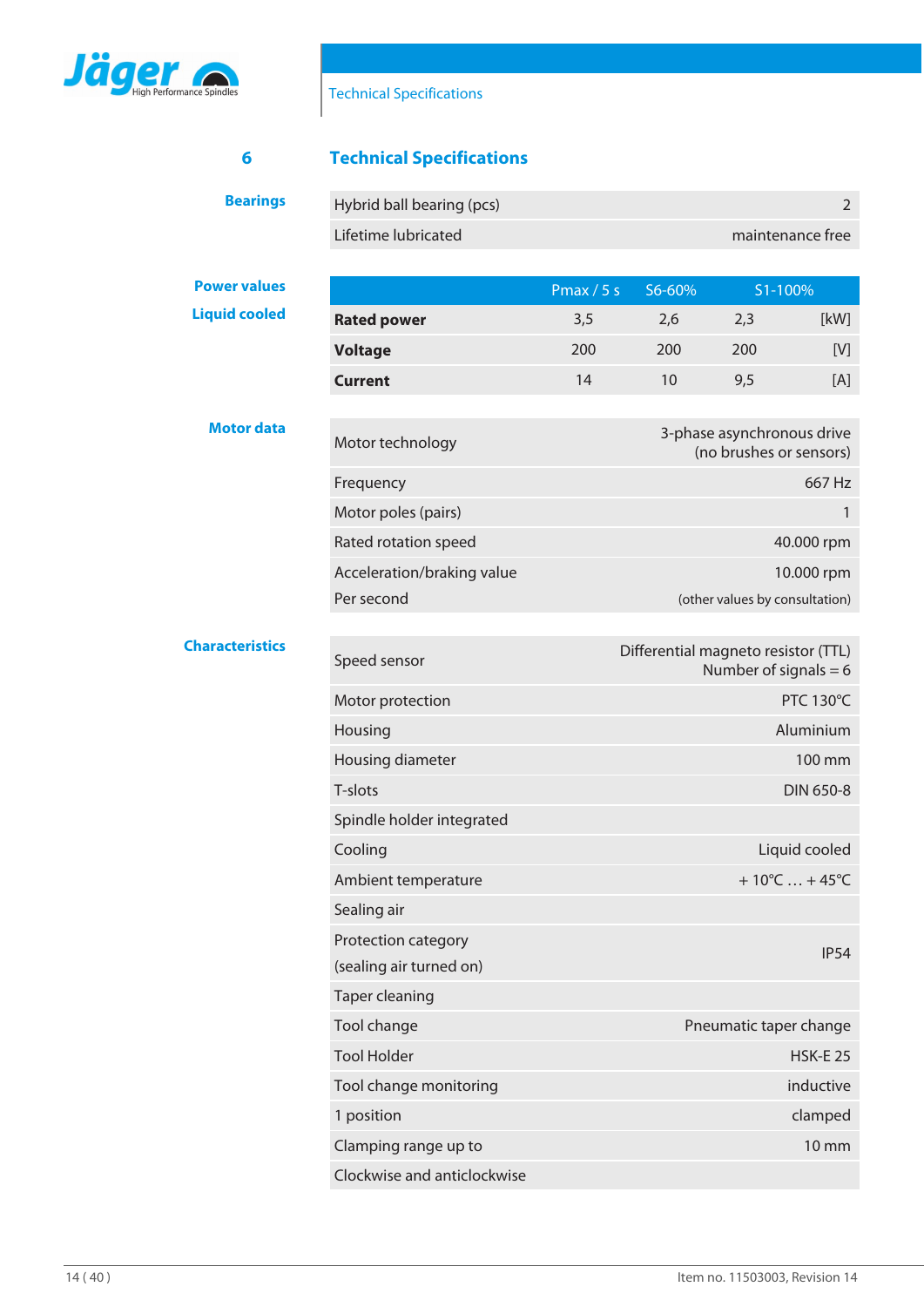

|                     | 9-pin (SpeedTEC) |
|---------------------|------------------|
| Coupler plug        | (motor phases)   |
|                     | 12-pin           |
|                     | (sensors)        |
| Weight              | $\sim$ 7 kg      |
| Inner taper run out | $< 2 \mu$        |
| Axial run-out       | $< 2 \mu$        |

### **6.1 Dimensions**

<span id="page-14-0"></span>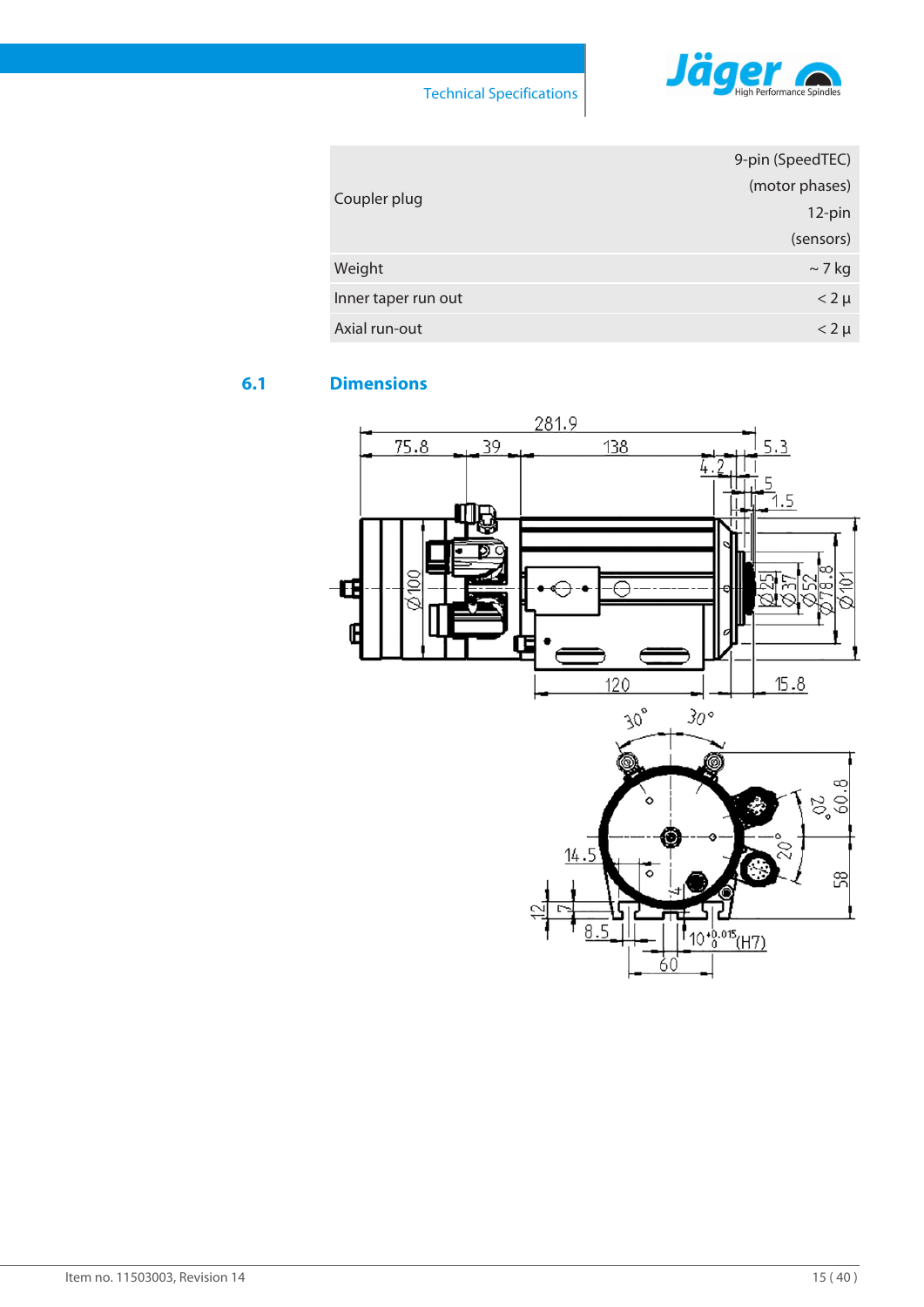

rents and voltages.

values.

### **6.2 Technical data sheet (KL 3514, AC motor)**

<span id="page-15-0"></span>

| Motor type           | ACM 70/40/50-2   |
|----------------------|------------------|
| Rated power          | 2,3 kW           |
| Rated rotation speed | 40.000 rpm       |
| Cooling              | Liquid cooled    |
| Motor protection     | <b>PTC 130°C</b> |
| Winding resistance   | $0.63 \Omega$    |

### **Measured values: S1-100%**

The power values (S1, S6, S2) are valid for sinusoidal cur-

The power values of the HF spindle are dependent on the frequency converter used and may vary from the indicated

| Rated rotation speed | 5,000 | 10,000 | 15,000 | 20,000 | 25,000 | 30,000 | 35,000 | 40,000 | rpm       |
|----------------------|-------|--------|--------|--------|--------|--------|--------|--------|-----------|
| Speed                | 4,440 | 9,080  | 14,190 | 18,990 | 24,065 | 28,660 | 33,895 | 38,705 | rpm       |
| Frequency            | 83    | 167    | 250    | 333    | 417    | 500    | 583    | 667    | Hz        |
| Rated power          | 0.383 | 0.767  | 1.15   | 1.533  | 1.917  | 2.3    | 2.3    | 2.3    | kW        |
| Torque               | 0.82  | 0.81   | 0.77   | 0.77   | 0.76   | 0.77   | 0.65   | 0.57   | <b>Nm</b> |
| Voltage              | 50    | 75     | 110    | 133    | 167    | 200    | 200    | 200    | V         |
| Current              | 9.5   | 9.5    | 9.5    | 9.5    | 9.5    | 9.5    | 9.5    | 9.5    |           |
| $\cos \varphi$       | 0.76  | 0.91   | 0.89   | 0.91   | 0.91   | 0.90   | 0.91   | 0.91   |           |

### **Measured values: S6-60%**

| Rated rotation speed | 5,000 | 10,000 | 15,000 | 20,000 | 25,000 | 30,000 | 35,000 | 40,000 | rpm            |
|----------------------|-------|--------|--------|--------|--------|--------|--------|--------|----------------|
| Speed                | 4,310 | 8,964  | 14,040 | 18,910 | 23,900 | 28,915 | 33,695 | 38,645 | rpm            |
| Frequency            | 83    | 167    | 250    | 333    | 417    | 500    | 583    | 667    | <b>Hz</b>      |
| Rated power          | 0.433 | 0.867  | 1.3    | 1.733  | 2.167  | 2.6    | 2.6    | 2.6    | kW             |
| Torque               | 0.96  | 0.93   | 0.89   | 0.89   | 0.87   | 0.86   | 0.74   | 0.64   | <b>Nm</b>      |
| Voltage              | 50    | 75     | 110    | 133    | 167    | 200    | 200    | 200    | V              |
| Current              | 10    | 10     | 10     | 10     | 10     | 10     | 10     | 10     | $\overline{A}$ |
| $\cos \varphi$       | 0.83  | 0.92   | 0.91   | 0.92   | 0.91   | 0.91   | 0.91   | 0.91   |                |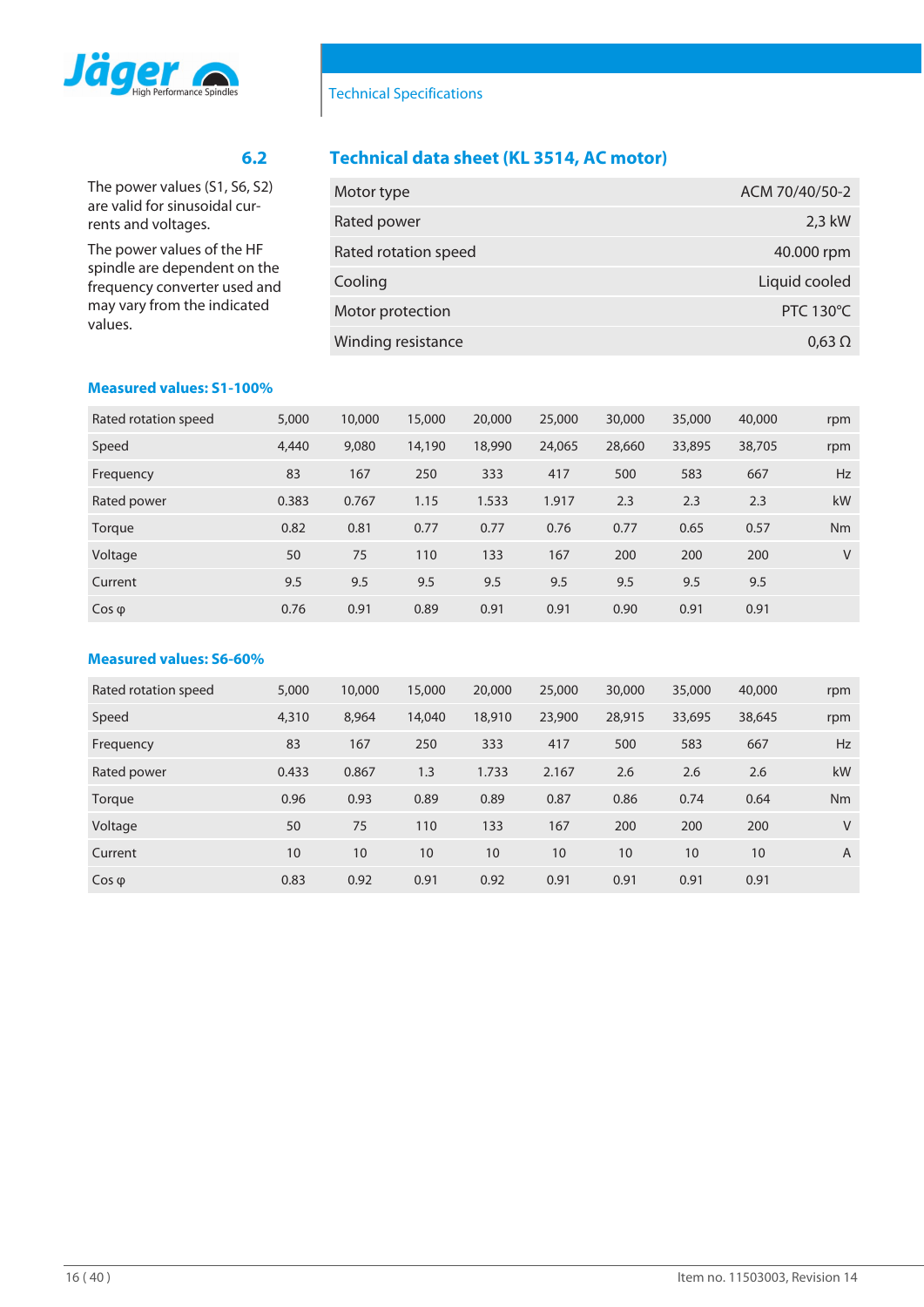

Technical Specifications

### **Measured values: S2-Pmax./5 s**

| Rated rotation speed | 5,000 | 10,000 | 15,000 | 20,000 | 25,000 | 30,000 | 35,000 | 40,000 | rpm            |
|----------------------|-------|--------|--------|--------|--------|--------|--------|--------|----------------|
| Speed                | 4,260 | 8,535  | 13,470 | 18,060 | 23,290 | 28,360 | 32,955 | 38,090 | rpm            |
| Frequency            | 83    | 167    | 250    | 333    | 417    | 500    | 583    | 667    | <b>Hz</b>      |
| Rated power          | 0.45  | 0.95   | 1.75   | 2.333  | 2.917  | 3.5    | 3.5    | 3      | <b>kW</b>      |
| Torque               | 1.01  | 1.06   | 1.24   | 1.23   | 1.2    | 1.18   | 1.01   | 0.75   | Nm             |
| Voltage              | 50    | 75     | 110    | 133    | 167    | 200    | 200    | 200    | V              |
| Current              | 11    | 12     | 14     | 14     | 14     | 14     | 14     | 12     | $\overline{A}$ |
| $\cos \varphi$       | 0.85  | 0.93   | 0.91   | 0.9    | 0.9    | 0.9    | 0.9    | 0.9    |                |

### **Note on operation with static frequency converters:**

For operation with a frequency converter, the effective fundamental voltage must correspond to the specified motor voltage.

The measured currents may be greater than the specified values due to the harmonic content.

### **6.2.1 Performance Diagram**

<span id="page-16-0"></span>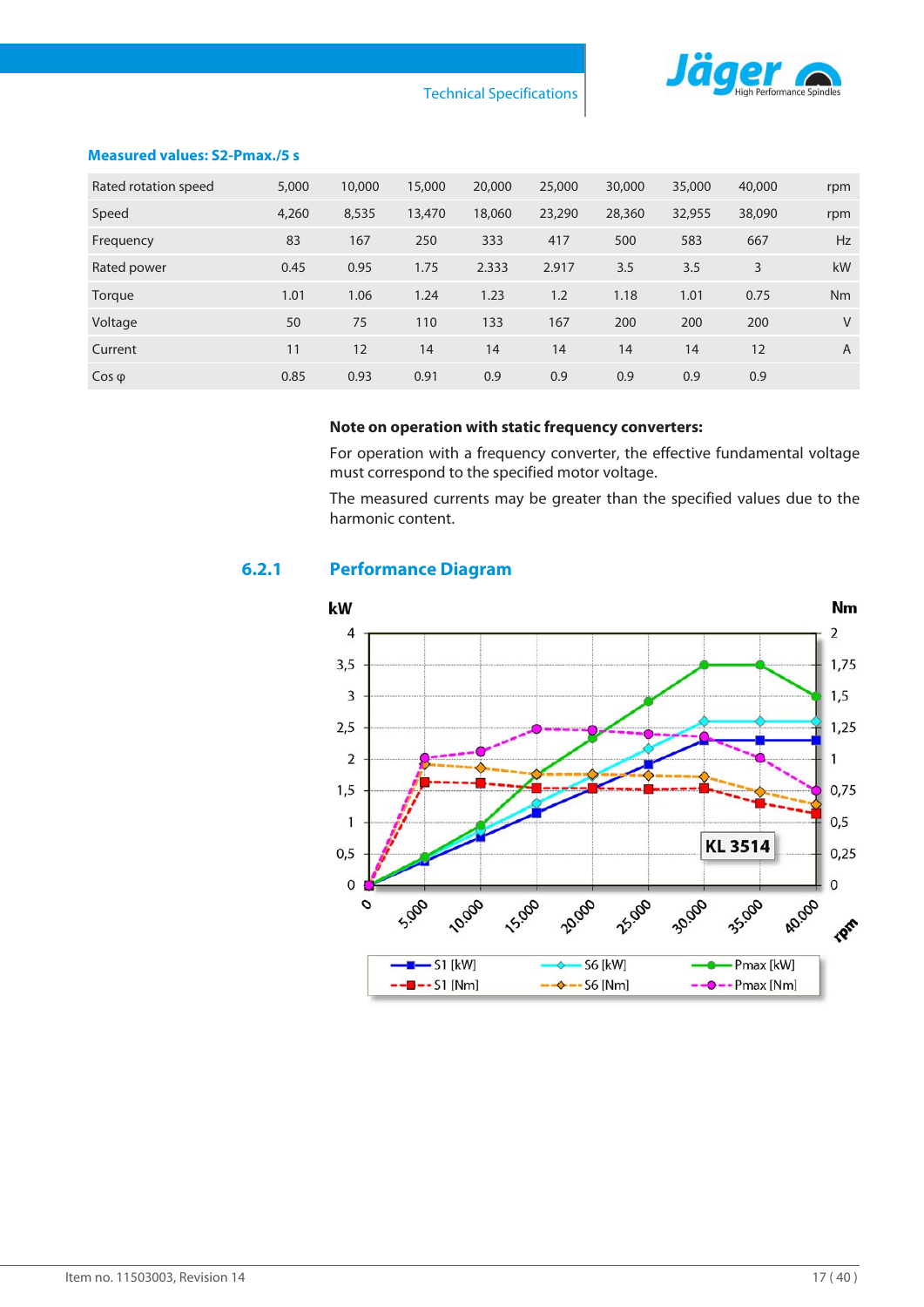

### **6.3 Wiring diagram**

### <span id="page-17-0"></span>**Note: Do not change the ex-works configuration.**

Any change may cause overvoltage on the electrical components (e.g. PTC, differential magneto resistor).

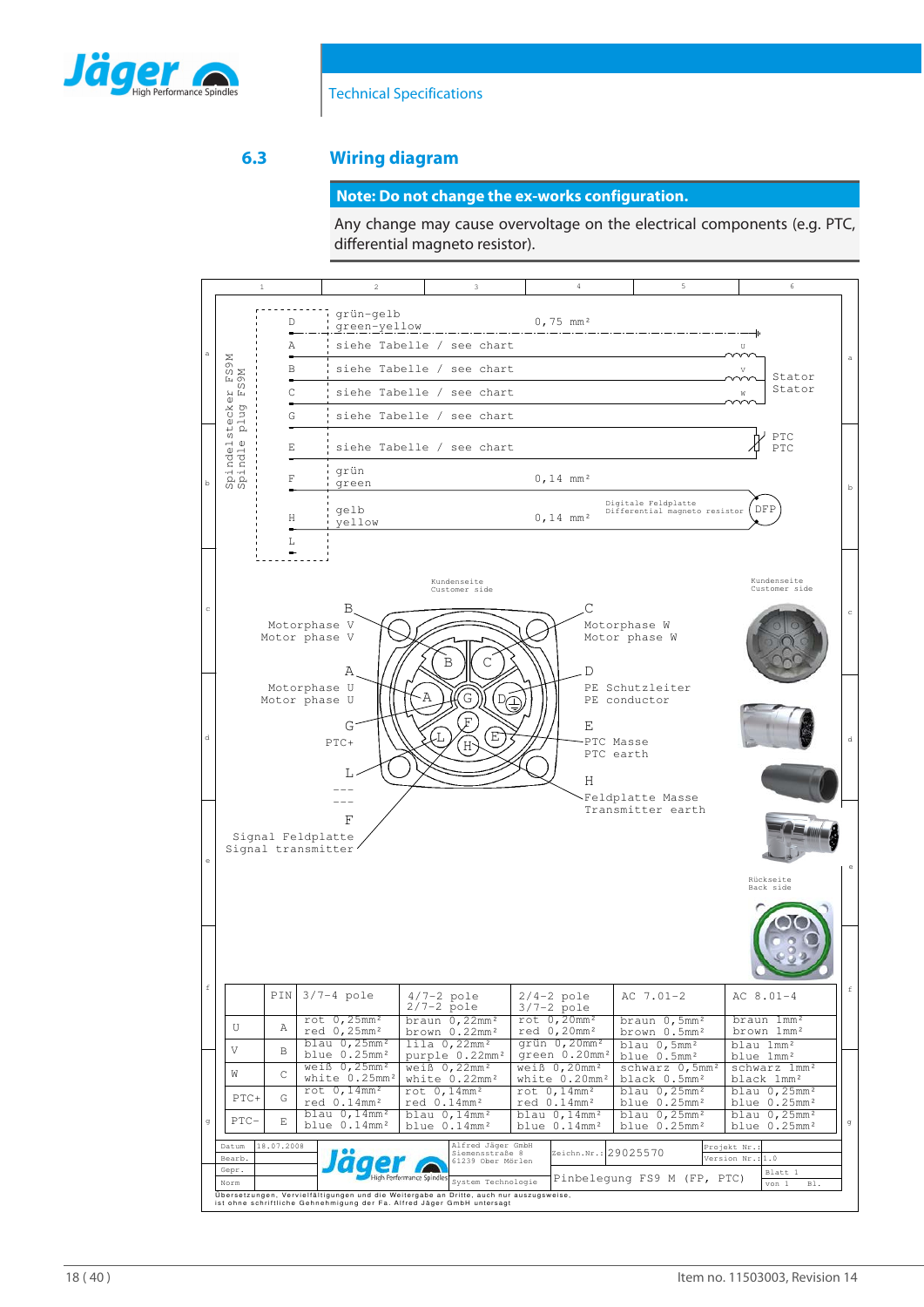

Technical Specifications

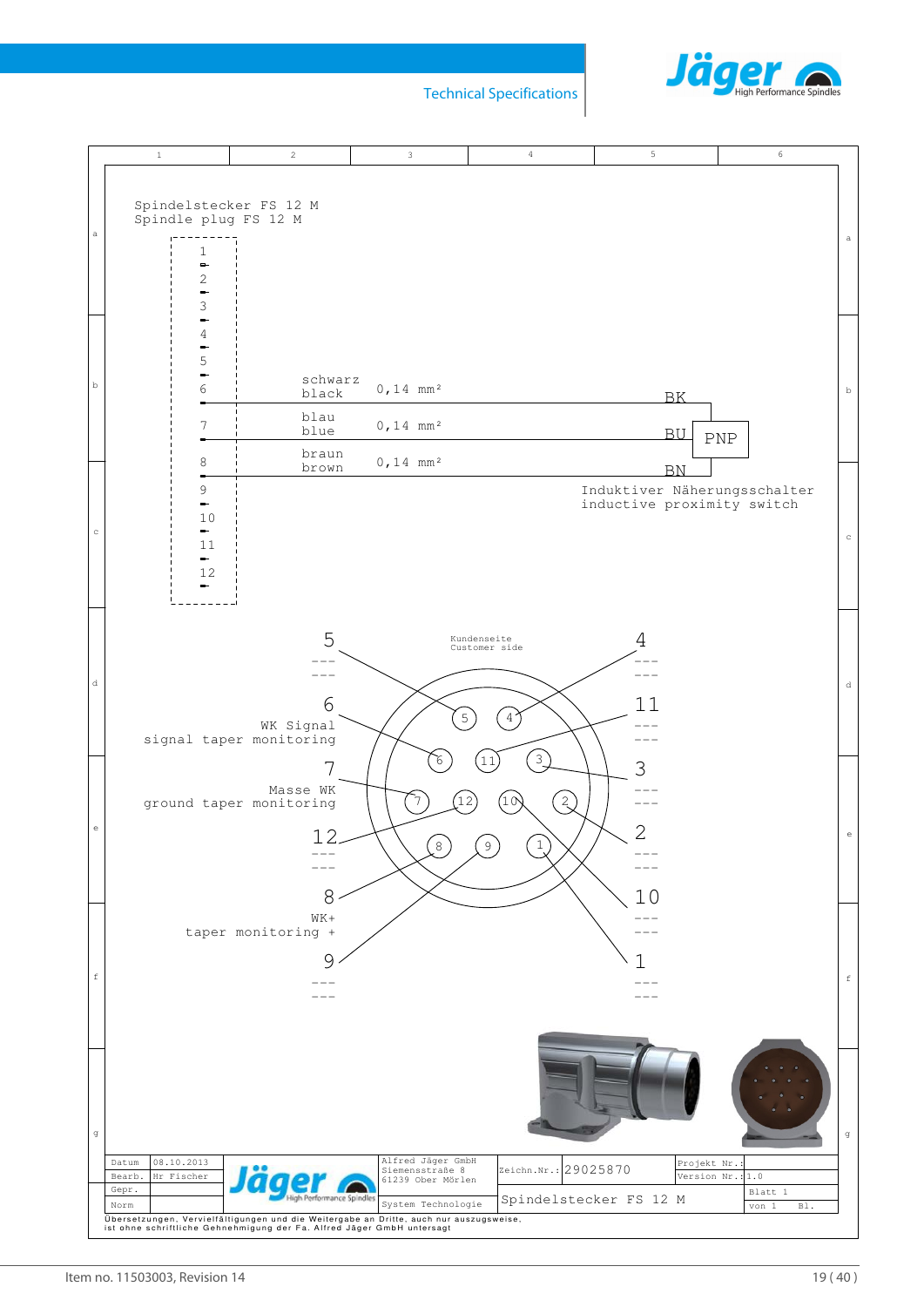

### **6.4 Motor protection PTC 130°C**

<span id="page-19-0"></span>PTC thermistor with protective insulation

Characteristic curves for rated response temperatures 90°C to 160°C in accordance with DIN VDE V 0898-1-401.

### **Technical Specifications**

| <b>Type</b>                 |                                | M135                       |                      |
|-----------------------------|--------------------------------|----------------------------|----------------------|
| Max. operating voltage      | $(T_A = 0  40^{\circ}C)$       | $V_{\text{max}}$           | 30 V                 |
| Max. measuring voltage      | $(T_A - 25 K  T_{NAT} + 15 K)$ | Meas, max                  | 7.5V                 |
| Nominal resistance          | $(V_{\text{PTC}} \le 2.5 V)$   | <b>RN</b>                  | $\leq$ 250 $\Omega$  |
| Insulation test voltage     |                                | $V_{iS}$                   | $3$ kV $\sim$        |
| Response time               |                                | $t_{\rm a}$                | $< 2.5$ s            |
| Operating temperature range | (V=0)                          | $\mathsf{T}_{\mathsf{op}}$ | $-25/+180^{\circ}$ C |

### **Resistance values**

|                                                     | $R(T_{NAT} - \Delta T)$      | $R(T_{NAT} - \Delta T)$      | $R (T_{NAT} + 15 K)$         | $R (T_{NAT} + 23 K)$         |
|-----------------------------------------------------|------------------------------|------------------------------|------------------------------|------------------------------|
| $\mathsf{T}_{\mathsf{NAT}}$ $\pm \Delta \mathsf{T}$ | $(V_{\text{prc}} \le 2.5 V)$ | $(V_{\text{PTC}} \le 2.5 V)$ | $(V_{\text{PTC}} \le 7.5 V)$ | $(V_{\text{PTC}} \le 2.5 V)$ |
| 130 $\pm$ 5°C                                       | $\leq 550 \Omega$            | $\geq$ 1330 $\Omega$         | $\geq 4$ kΩ                  | ----                         |

### **6.5 Tool change monitoring**

BU (3)

**Z**

<span id="page-19-1"></span>Tool taper monitoring indicates the readiness status of the HF spindle to the operator and forwards the corresponding signal to the machine controller.

 $\Box$  Tool taper monitoring using inductive proximity switch.

0 V

### **Signals**



NO = Normally ope



*Positive temperature coefficient thermistor resistance* ( $R_{PTC}$ ) *according to the positive temperature coefficient thermistor temperature (TPTC) (small-signal resistance).*

Operating voltage range: 10-30 VDC (UL – Class 2) Switching distance: Sn 2.0 mm Short-circuit and reverse-po-

larity resistant.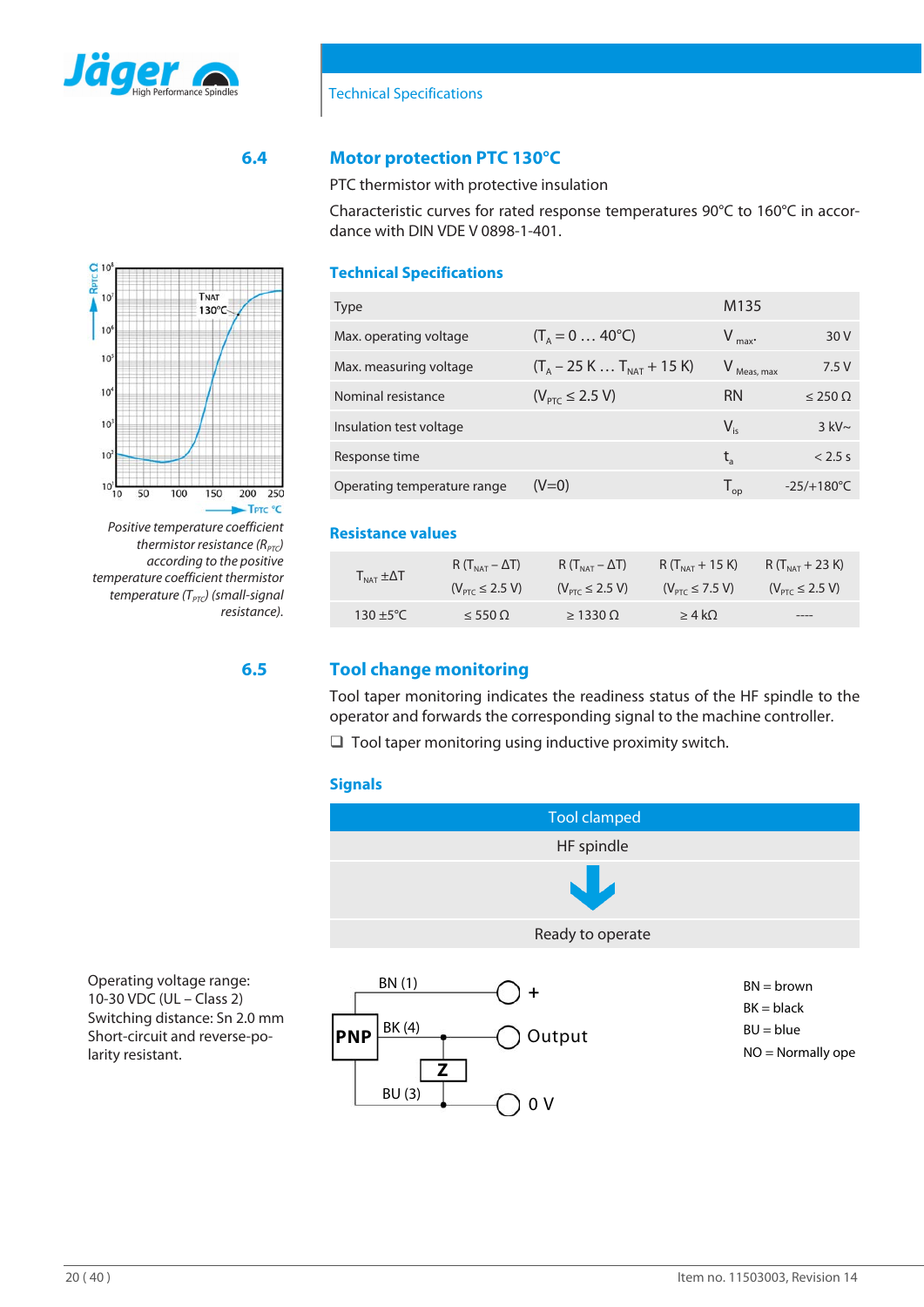

### Technical Specifications

**6.6 Speed sensor (digital differential magneto resistor)**

<span id="page-20-0"></span>Trouble-free evaluation requires good wiring.

 $\bullet$  Use twisted and shielded cables.

 $\supset$  Connect the HF spindle based on the connection example shown below.

### **Note: Resistor (Rx).**

If the resistor (Rx\*) is already integrated in the evaluation unit (FC):  $\triangleright$  Only connect signal and ground.

| Supply voltage (U) | $Rx (*)$      | Signal $(**)$ |
|--------------------|---------------|---------------|
| $+8V$              | $220 \Omega$  | 1000 mV       |
| $+8V$              | $450 \Omega$  | 2000 mV       |
| $+12V$             | $220 \Omega$  | 1000 mV       |
| $+12V$             | $680\Omega$   | 3000 mV       |
| $+15V$             | $220 \Omega$  | 1000 mV       |
| $+15V$             | $680\Omega$   | 3000 mV       |
| $+24V$             | $220 \Omega$  | 1000 mV       |
| $+24V$             | $680\,\Omega$ | 3000 mV       |
|                    |               |               |

\*Unnecessary if a resistor is integrated in the evaluation unit (frequency converter, etc.). \*\*Values may differ by ±20% depending on the measuring method.

### **6.7 Air-borne noise emissions**

### <span id="page-20-1"></span>**CAUTION: Noise has an impact on health.**

 $\triangleright$  Only operate the HF spindle if you are wearing hearing protection.





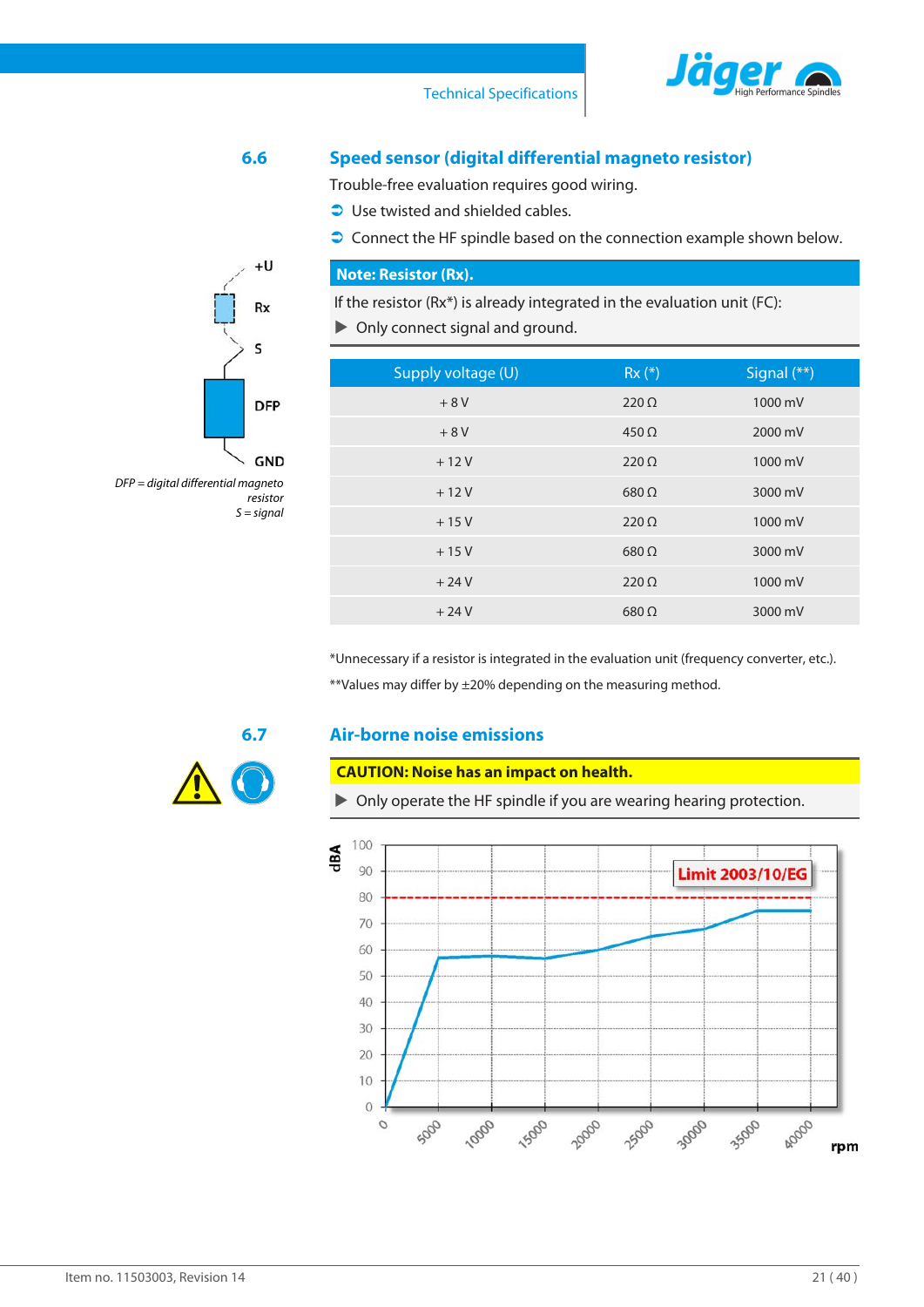





# **7 Operating location**

Operating location

### <span id="page-21-0"></span>**DANGER: Due to flying parts.**

If the HF spindle is incorrectly attached, it may come loose during operation and be flung away by the forces that occur.

 $\blacktriangleright$  Clamp the HF spindle firmly.

### **WARNING: Risk of injury due to flying parts.**

The HF spindle operates at high speeds which may cause chips to fly out with great force.

- $\blacktriangleright$  Never remove the protective devices of the machine or system.
- $\blacktriangleright$  Always wear protective goggles during work.

Note the following points before installing the HF spindle:

- $\bullet$  Make sure that the correct T-slot clamping system for the HF spindle is fitted in the machine.
- $\bullet$  Check the connecting hoses for damage.
- $\bullet$  Check the connecting cables for damage.
- $\bullet$  Only use undamaged hoses and cables.
- $\supset$  Do not allow the HF spindle to run in the vicinity of a heat source.



*Example of design: Mounting surface*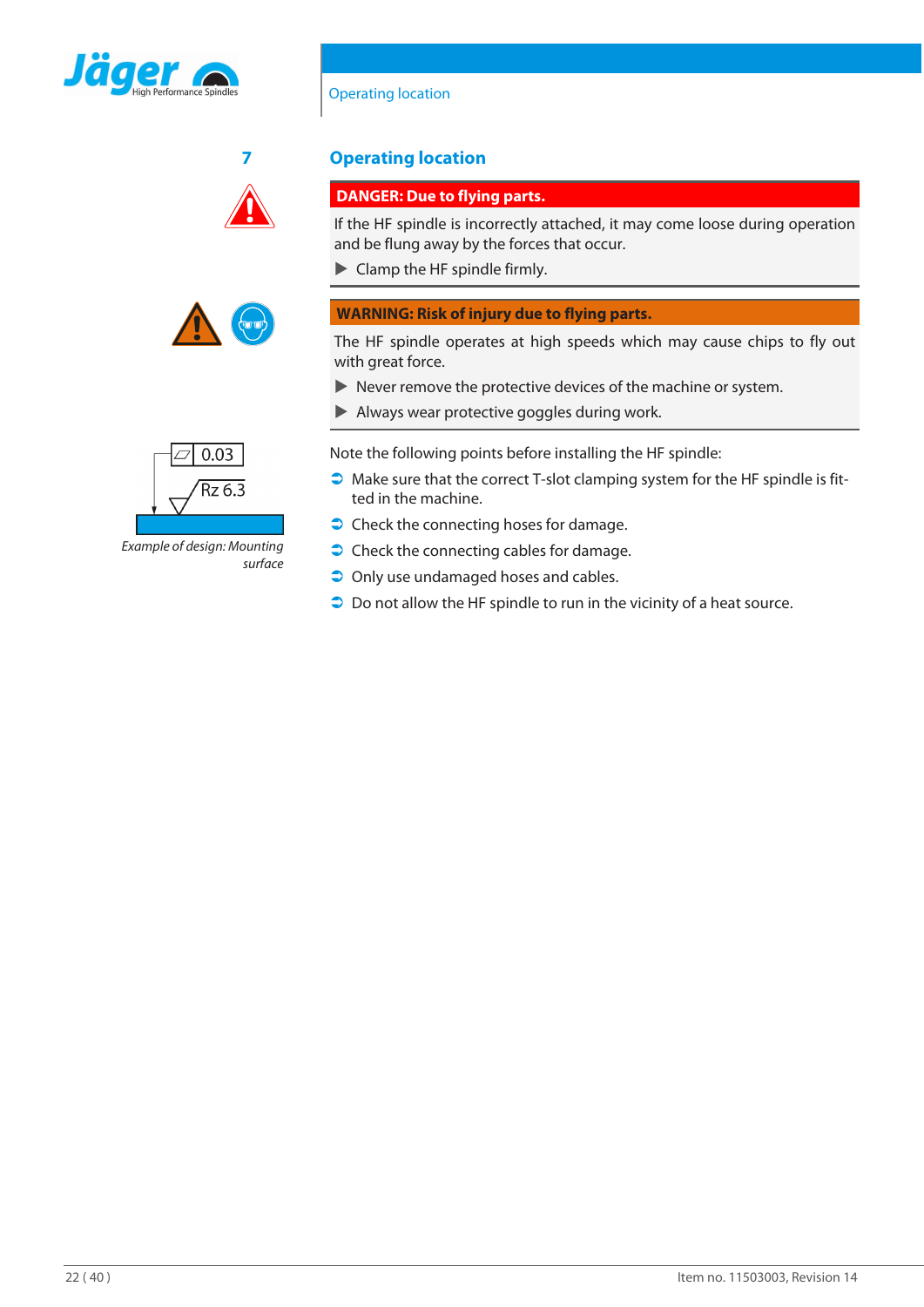

### **8 Installation**

### <span id="page-22-0"></span>**Before installation:**

 $\supset$  Check the HF spindle for damage and ensure that it is complete.

**If the HF spindle has been stored for a long period:**

 $\supset$  Carry out all steps in the Commissioning after storage section.

### **8.1 Installing the HF spindle**

<span id="page-22-1"></span>Complete the following steps in sequence to install the HF spindle:

- $\bullet$  Remove the sealing plugs that protect the connections against damage and contamination during transportation.
- $\Box$  Instead of these sealing plugs, install the appropriate hose fittings.
- $\Box$  Install the corresponding hoses in the hose fittings
- $\bullet$  Make sure that the connections are flexible and free of strain.
- $\supset$  Seal all connections for compressed air axially in relation to the tightening direction.
- $\bullet$  Seal all connections for cooling water axially in relation to the tightening direction.
- $\bullet$  If the HF spindle is equipped with sealing air:
	- $\psi$  Make sure that no air flow can occur in the bearing area.
	- $\mathbb{Q}$  Always use sealed cable boxes when connecting electrical lines.
- $\bullet$  Mount the HF spindle on the machine.
- $\supset$  Connect the hoses to the connection of the respective media.
- $\supset$  Connect the connector of the operating connection lines to the relevant connection of the HF spindle and to the frequency converter.
- $\bullet$  Lock the connectors.

**Note: Connect the SpeedTEC quick locking connector.**

- For the combination SpeedTEC connector plug/SpeedTEC cable plug:
- Remove the O ring on the SpeedTEC connector plug.





*Connect media and cables with a flexible connection.*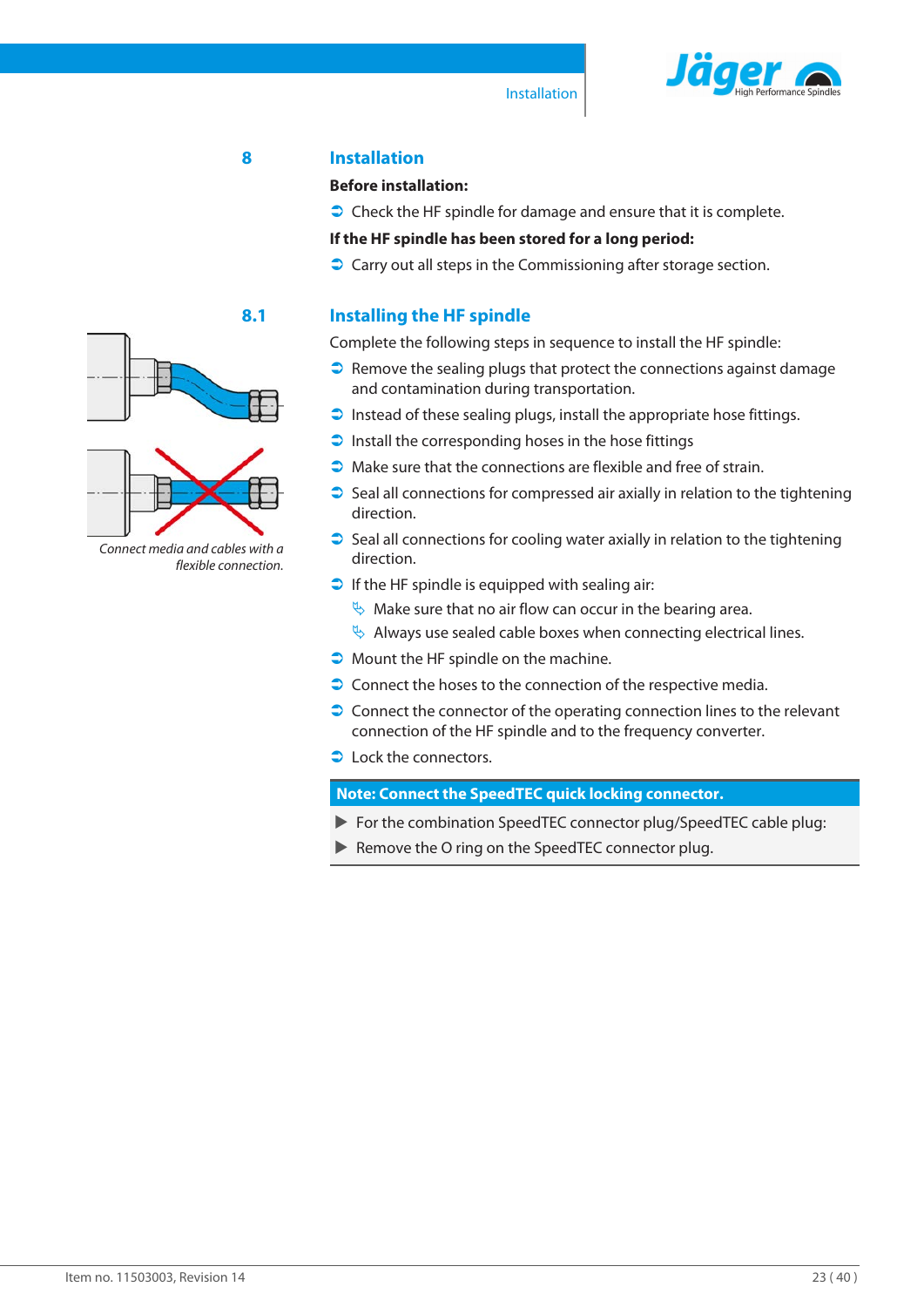



Installation

### **8.2 Diameter of media supply line**

<span id="page-23-0"></span> $\bullet$  The nominal size of the media supply lines can be found in the following table:

| DN  | <b>Medium</b>  | D1              |                      | D <sub>2</sub>  |                 |
|-----|----------------|-----------------|----------------------|-----------------|-----------------|
| 2.8 | Compressed air | $2.8$ mm        | $^{7}/_{64}$ "       | 4 mm            | $^{5}/_{32}$ "  |
| 4   | Compressed air | 4 mm            | $^{5}/_{32}$ "       | 6 <sub>mm</sub> | $^{15}/_{64}$ " |
|     | Compressed air | 6 <sub>mm</sub> | $^{15}/\frac{1}{64}$ | 8 mm            | $^{5}/_{16}$ "  |
| 5.5 | Cooling water  | 5.5 mm          | $^{7}/_{32}$ "       | 8 mm            | $^{5}/_{16}$ "  |
|     | Cooling water  | 7 mm            | 9/32                 | 10 mm           | $^{25}/_{64}$ " |

### **8.3 Cooling water**

### **8.3.1 Quality of cooling water**

<span id="page-23-2"></span><span id="page-23-1"></span>Distilled water causes immediate corrosion on bare parts, which is often unnoticeable at first, but later leads to serious corrosion damage.

 $\supset$  Do not use pure or distilled water.

Deposits in cooling channels due to unsuitable cooling water prevent the dissipation of heat.

 $\supset$  Use cooling water with the following properties:

| Drinking water                  | according to<br>98/83/EC |
|---------------------------------|--------------------------|
| <b>Hardness</b>                 | $1-15^{\circ}$ dH        |
| PH value                        | $7-9$                    |
| Additive (corrosion protection) | 20% Antifrogen N         |

### **8.3.2 Setting the cooling**

<span id="page-23-3"></span> $\bigcirc$  Observe the following values for liquid cooling:

| Min. DN 5.5         |
|---------------------|
| Min. $20^{\circ}$ C |
| Min. $1.5$ $1/m$ in |
| Max. $40^{\circ}$ C |
|                     |

(\*) Use cooling hoses that are impermeable to UV light.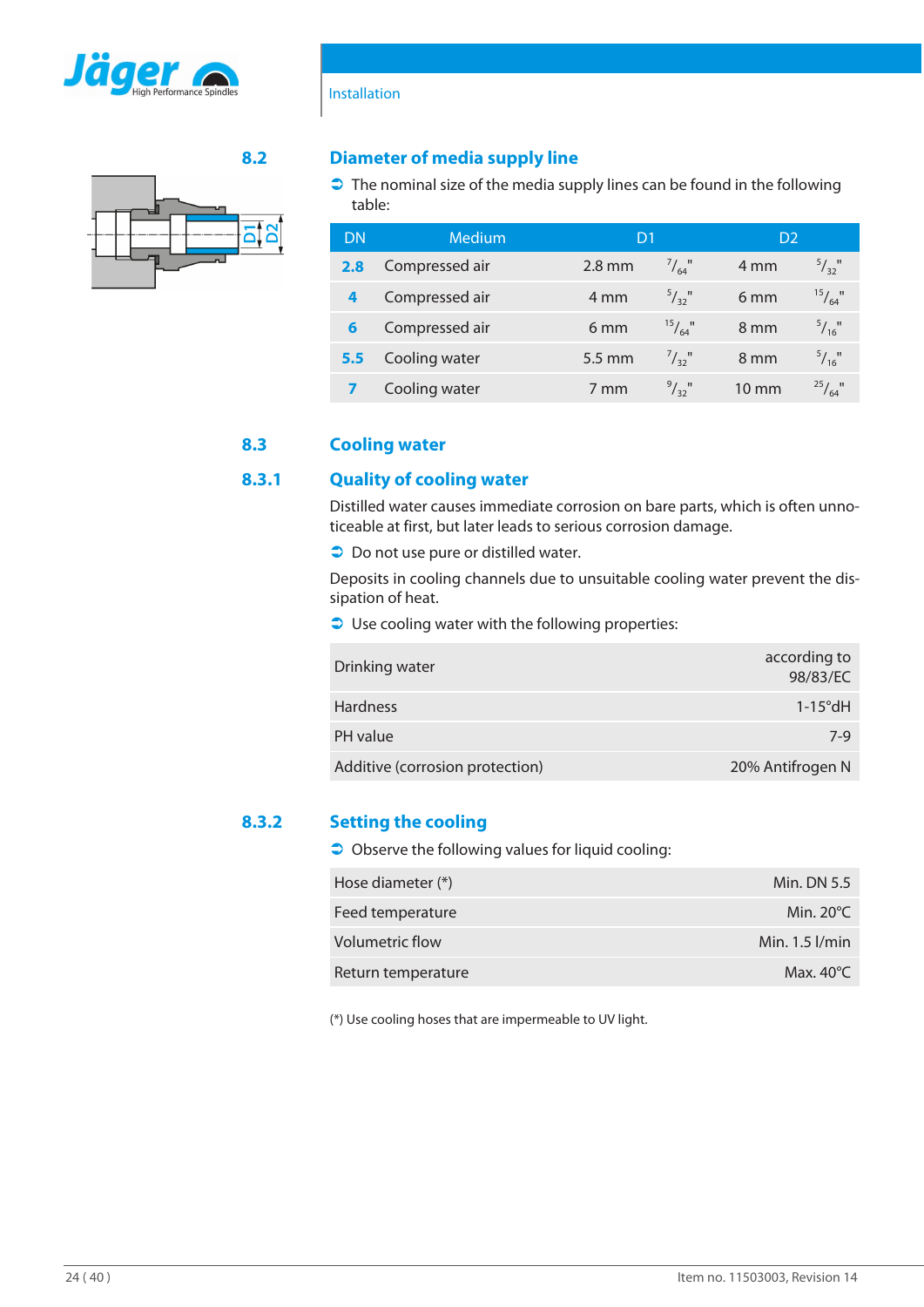

Installation

<span id="page-24-1"></span><span id="page-24-0"></span>

| 8.4                                      | <b>Compressed air</b> |                                                             |
|------------------------------------------|-----------------------|-------------------------------------------------------------|
| Air purity classes (ISO 8573-1)<br>8.4.1 |                       |                                                             |
|                                          | Solid impurities      | Class <sub>3</sub><br>Filter grade at least 5 µm for solids |
|                                          | Water content         | Class <sub>4</sub><br>Max. pressure dew point $+3$ °C       |
|                                          | Total oil content     | Class <sub>3</sub><br>Max. oil content 1 mg/m <sup>3</sup>  |

For guidelines on air quality, see ["Air purity classes \(ISO](#page-24-1) [8573-1\) \[](#page-24-1) [25\]](#page-24-1)" section.

### **8.4.2 Setting the sealing air**

<span id="page-24-2"></span>The adjustment value for the sealing air depends on the hose diameter and length.

- $\bigcirc$  Hose diameter: DN 2.8
- $\supset$  The setting value can be found in the following diagram.
- $\supset$  To ensure effective control, turn on the sealing air and cooling when turning on the machine. This protects the HF spindle even when it is stationary.



| Lowest sealing air supply  | Dry machining              |
|----------------------------|----------------------------|
| Medium sealing air supply  | Machining with spray water |
| Highest sealing air supply | Machining with hose water  |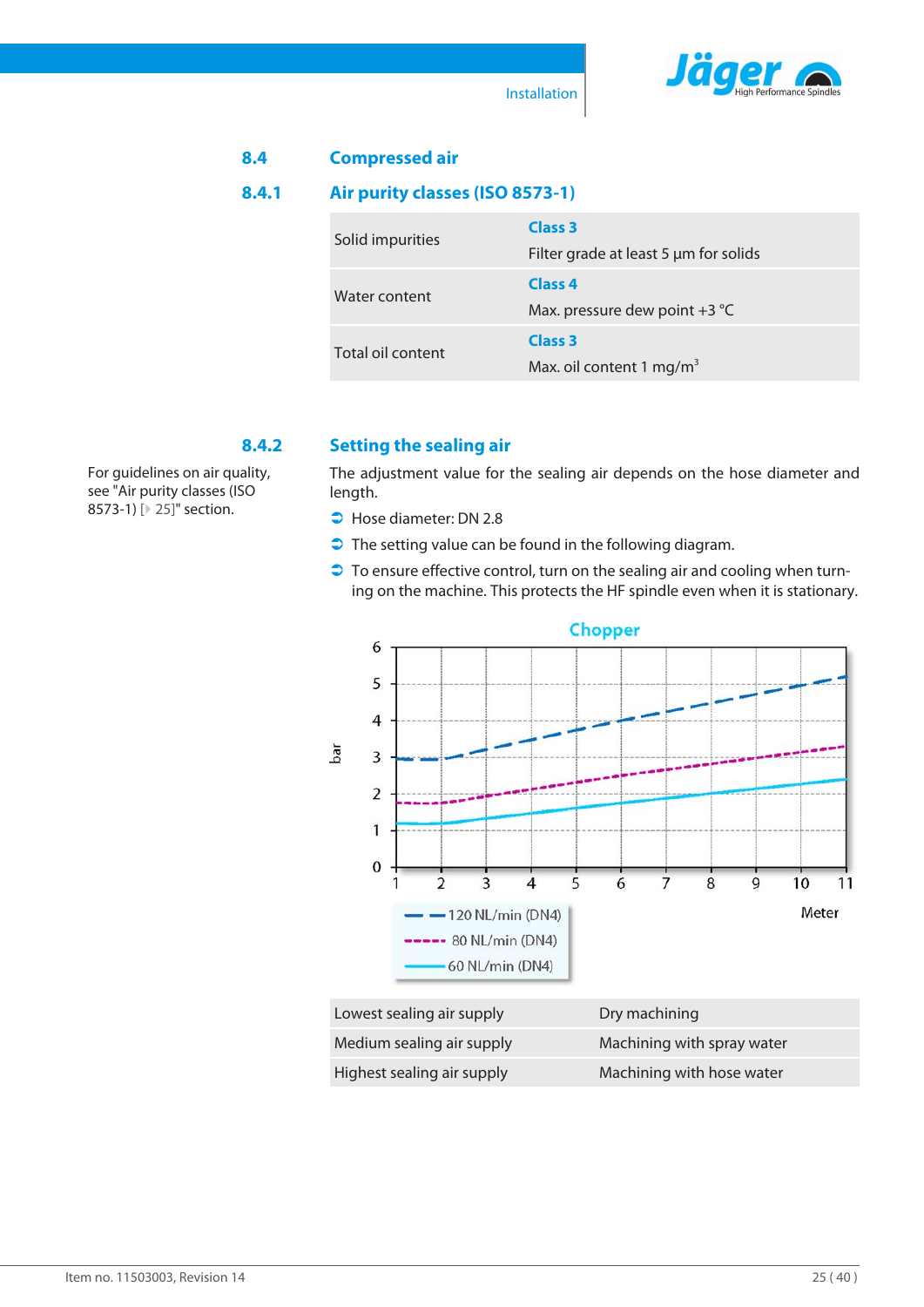

### Commissioning

For guidelines on air quality, see ["Air purity classes \(ISO](#page-24-1) [8573-1\) \[](#page-24-1)[}](#page-24-1) [25\]](#page-24-1)" section.



### **8.4.3 Setting values**

<span id="page-25-0"></span> $\bullet$  Keep to the following values:

Pneumatic system for tool change 6 bar

### **9 Commissioning**

### <span id="page-25-1"></span>**DANGER: Due to flying parts.**

If the speed is selected incorrectly, the HF spindle or the tool may be destroyed and their fragments may be flung out.

- $\triangleright$  Note the maximum speed for the selected tool.
- $\triangleright$  Note the maximum speed for the HF spindle.
- $\blacktriangleright$  The maximum permissible speed of the HF spindle for commissioning / processing is always the **lowest** specified speed.

### **Note: Ensure functionality.**

 $\blacktriangleright$  Never operate the HF spindle without a clamped tool shank.

### **If no tool shank is clamped:**

- $\Box$  The clamping system is damaged by the centrifugal forces.
- $\Box$  The clamping system is shifted.
- $\Box$  The balance of the HF spindle is affected.
- $\Box$  The bearing is damaged.
- $\supset$  Turn the shaft of the spindle at least ten times by hand.
- $\supset$  Before storing and before commissioning only clean the cooling duct with compressed air.



### **9.1 Running-in schedule**

- <span id="page-25-2"></span> $\supset$  Put the HF spindle into operation with a clamped tool (without machining) for approx. 10 minutes.
- $\supset$  The speed in this case should be no more than 20% of the maximum permissible speed for the HF spindle.
	- $\&$  See definition: Max. permissible speed
- $\supset$  Allow the HF spindle to run for approx. 2 minutes at a maximum of 50% of the maximum permissible speed.
- $\supset$  Operate the HF spindle for approx. 2 more minutes at a maximum of 80% of the maximum permissible speed.

**The HF spindle is now ready for operation.**



*Example of design: Inserting the shank*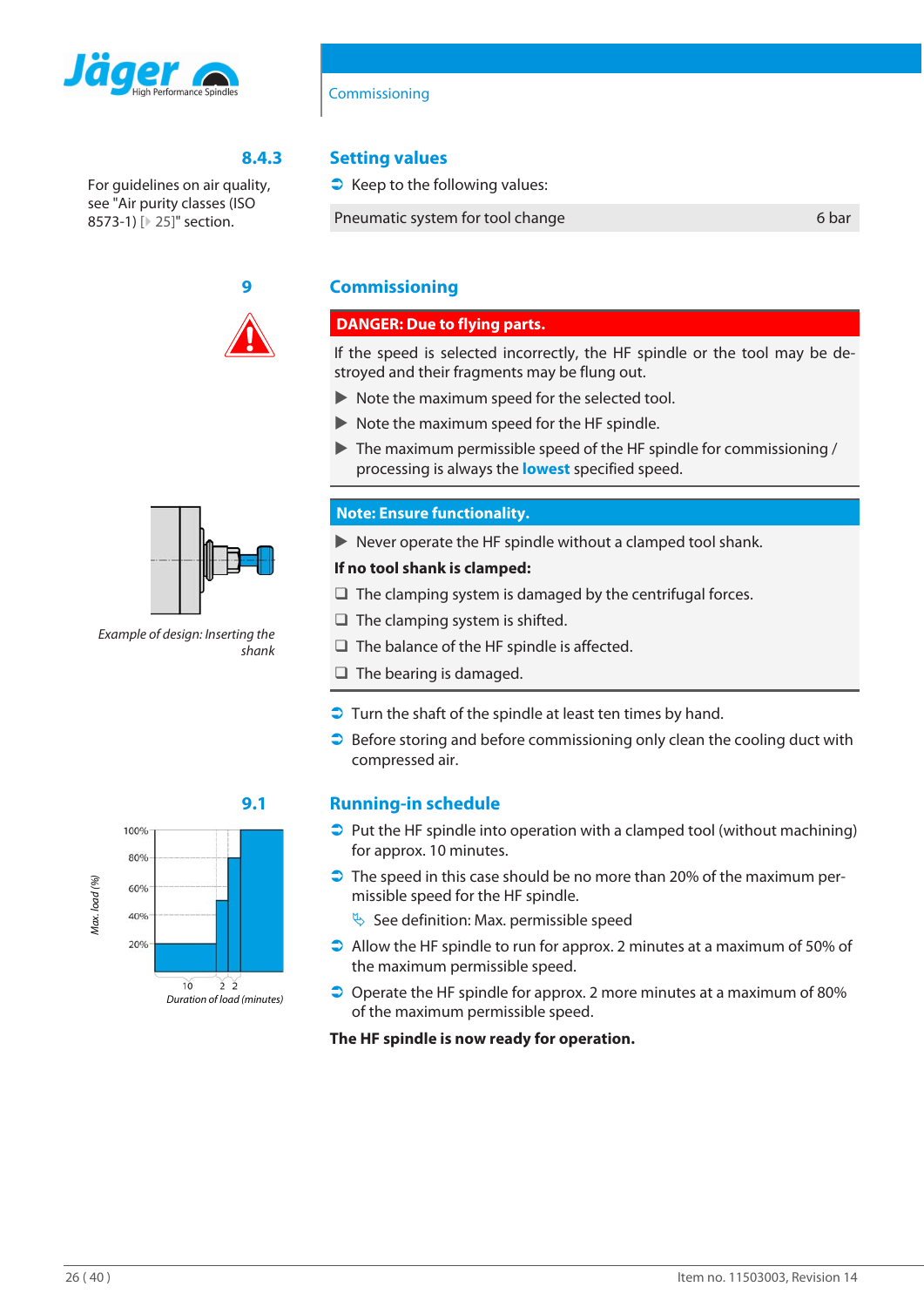

Commissioning

### **9.2 Daily start-up**

<span id="page-26-0"></span>Proceed as follows to preheat the grease lubrication of the bearing and to protect it:

- $\supset$  Operate the HF spindle with a clamped tool (without machining).
	- $\updownarrow$  Approx. 2 minutes.
	- $\&$  At maximum 50 % of the maximum permissible speed. (See [Commissioning \[](#page-25-1)[}](#page-25-1) [26\]](#page-25-1) section)

This brings the HF spindle to its operating temperature.

### **9.3 Shutdown signal**

<span id="page-26-1"></span>Use the option on the frequency converter of detecting the shutdown signal from the shaft and forwarding this to the machine controller for evaluation.

### **9.4 Commissioning after storage**

- <span id="page-26-2"></span> $\supset$  Do not put the HF spindle into operation until its temperature has adjusted from the temperature of the storage location to the temperature of the usage location.
	- $\psi$  The temperature difference between the HF spindle and the usage location should not exceed 10°C.
- $\bullet$  Carry out all steps in the "Maintenance  $[$  [32\]"](#page-31-0) section.
- $\supset$  Operate the HF spindle at a maximum of 50 % of the max. permissible speed for approx. 5 minutes.
	- $\&$  See [Commissioning \[](#page-25-1) $\&$  [26\]](#page-25-1) section
- $\bigcirc$  Operate the HF spindle for approx. 2 more minutes at a maximum of 80 % of the maximum permissible speed.

This preheats the grease lubrication of the bearing and protects it.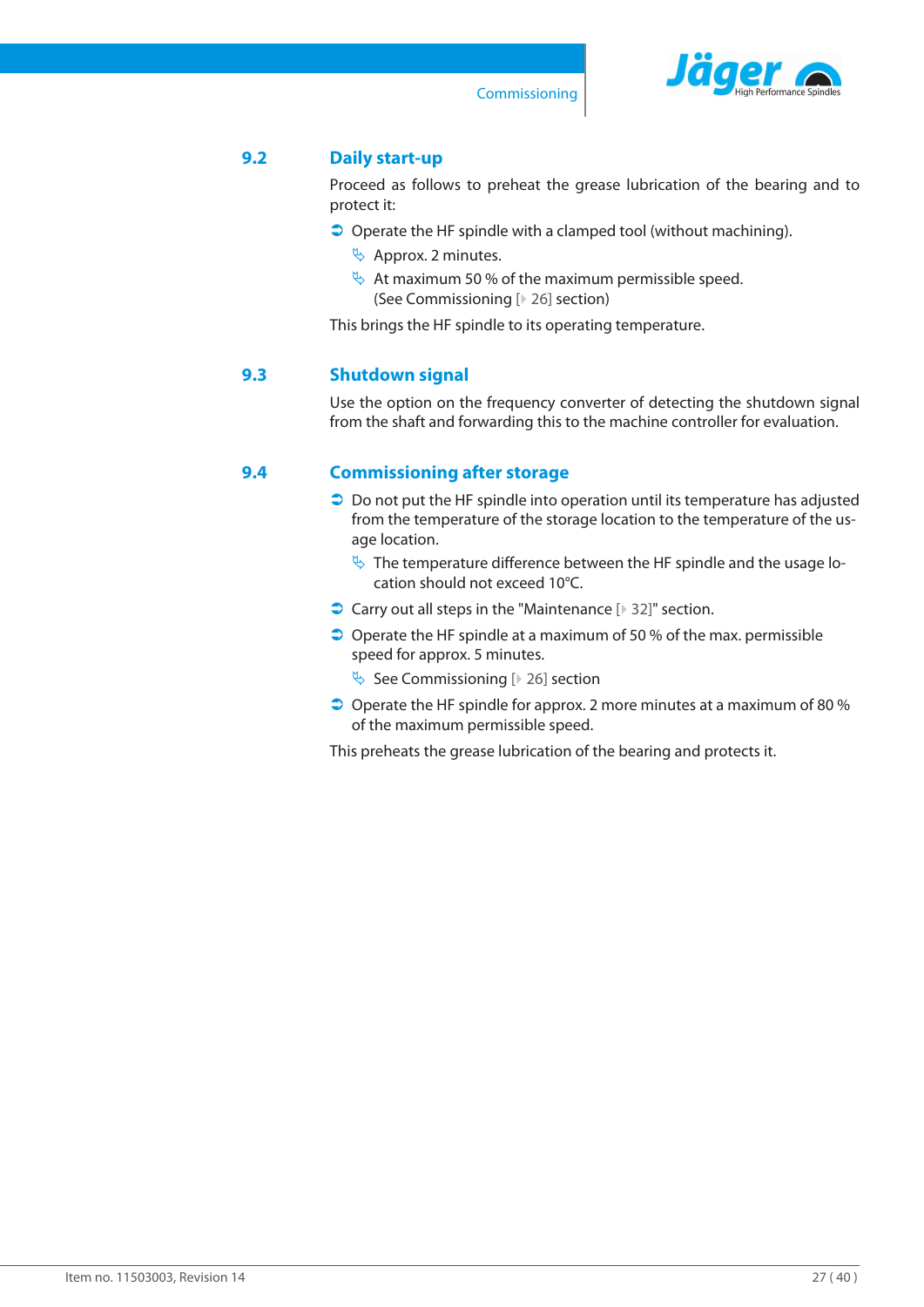





*Example of design: Inserting the shank*



*Sample illustration: Direction of rotation indication*



Tool change

### **10 Tool change**

### <span id="page-27-0"></span>**CAUTION: Danger of being drawn in by rotating shaft.**

If the shaft is still rotating, fingers and hands may be drawn in and crushed.  $\triangleright$  Only change the tool if the shaft is at a standstill.

### **Note: Ensure functionality.**

 $\blacktriangleright$  Never operate the HF spindle without a clamped tool shank.

### **If no tool shank is clamped:**

 $\Box$  The clamping system is damaged by the centrifugal forces.

- $\Box$  The clamping system is shifted.
- $\Box$  The balance of the HF spindle is affected.
- $\Box$  The bearing is damaged.

### **10.1 Clockwise and counter-clockwise**

<span id="page-27-1"></span>The HF spindle clamping system is designed for clockwise and counter-clockwise rotation.

- $\supset$  Only use tools with the correct direction of rotation for the HF spindle.
- $\supset$  Only use tool mounts with the correct HF spindle direction of rotation.
- $\supset$  Set the HF spindle direction of rotation on the FC to match the direction of rotation of the tool / tool mount used.

### **10.2 pneumatic taper change**

### <span id="page-27-2"></span>**DANGER: Due to flying parts.**

The taper cleaning could build up air pressure in the hollow shank taper during the tool taper change. This air pressure flings out the hollow shank taper in the case of sudden release.

- $\blacktriangleright$  Ensure that the ventilation hole of the shaft is open.
	- $\&$  Contact **Alfred Jäger GmbH** service.

### **Tip: Ensure concentric run-out quality.**

- $\blacktriangleright$  Keep collet, clamping nut, contact surface, shaft, tool taper, and tool mount clean at all times.
- $\blacktriangleright$  Check the tool taper mount.

It must be free of damage and clean when switching to the HF spindle.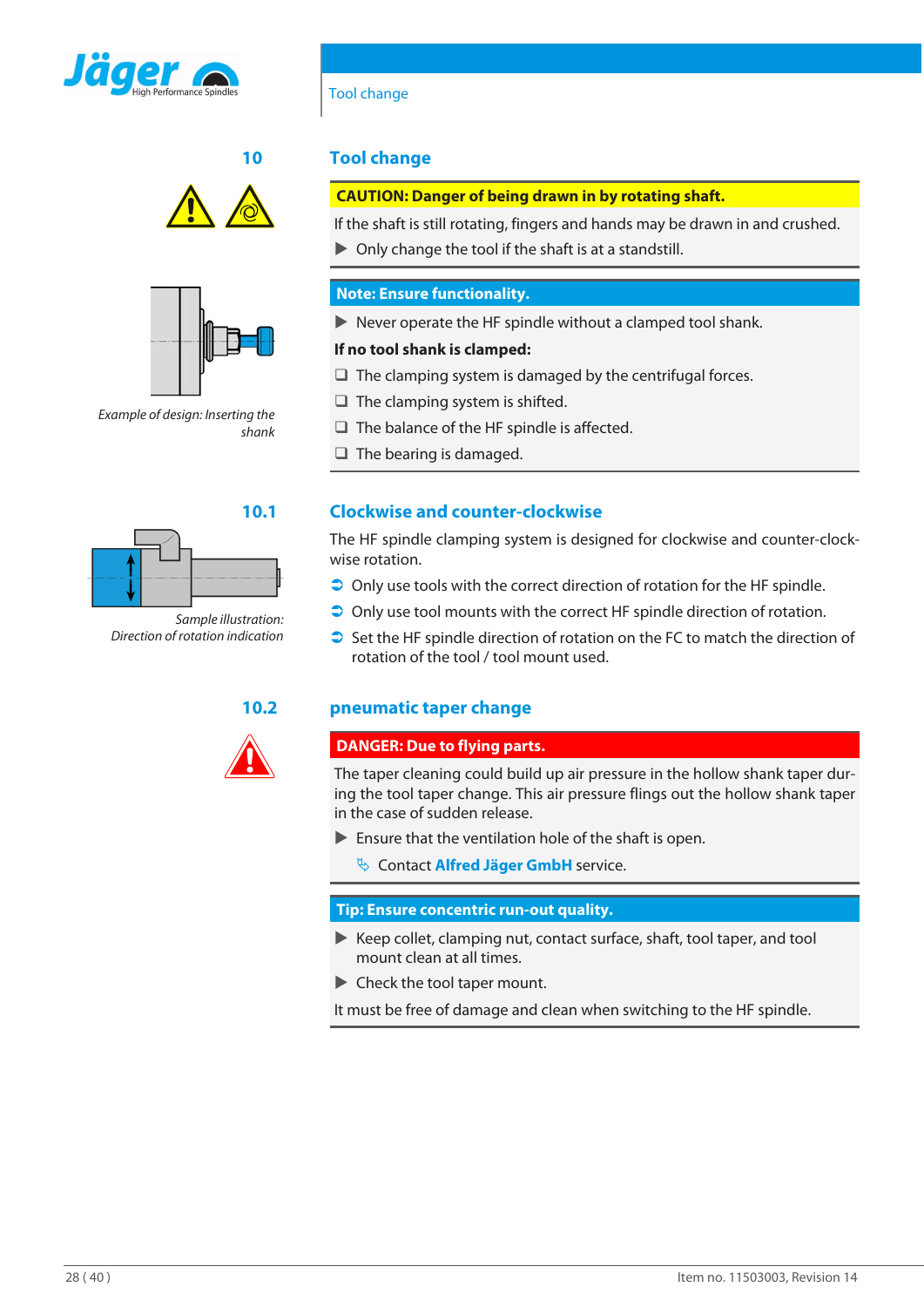

### Tool change



*Insert the tool up to the contact surface of the clamping taper.*

 $\bullet$  Make sure that the shaft of the HF spindle has come to an absolute standstill.

- $\supset$  Switch on the compressed air for the tool change.
- $\supset$  Remove the tool.
- $\supset$  Clean the inner taper of the tool mount and the inner taper of the shaft with the felt cleaning taper.
- $\Box$  Insert the tool.
	- $\psi$  Insert the tool up to the contact surface of the clamping taper.
- $\bullet$  Switch off the compressed air for the tool change.
- $\bullet$  Wait for 1-2 seconds after the tool change.
- $\supset$  Start the HF spindle.

### **10.2.1 Automatic hollow shank taper tool clamp**

<span id="page-28-0"></span>We recommend the following values:

- $\bullet$  Coaxiality tolerance when changing the tool.  $\&$  Coaxiality (ØG): 0,6 mm
- $\supset$  Contact force on clamping taper.
	- **W** Maximum: 100 N



*Coaxiality tolerance*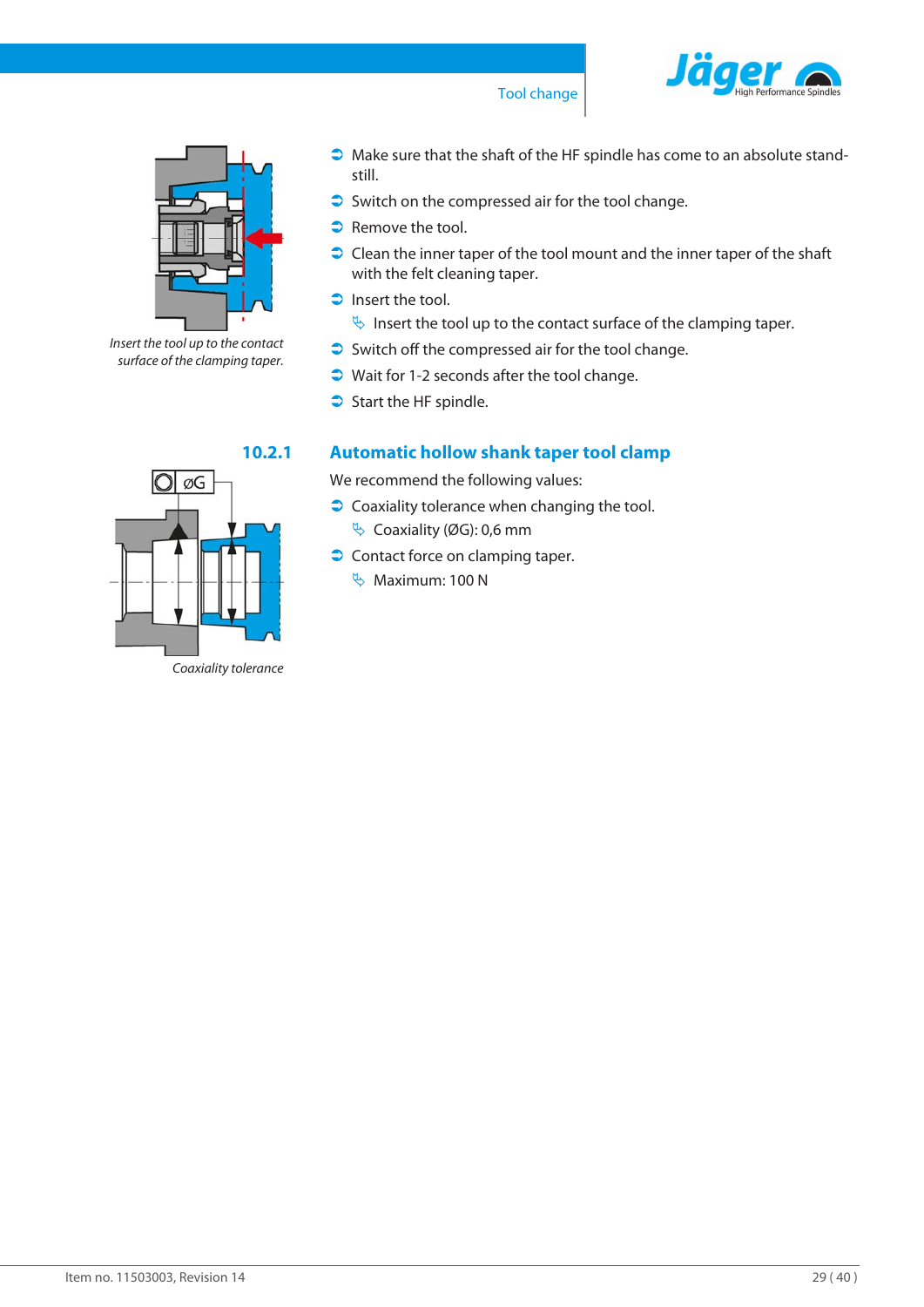



*Example of design: Ejection travel*

### **10.3 Tool changing station (optional accessory)**

<span id="page-29-0"></span>During a tool change, the HF spindle moves into the changing station with the clamped tool.

 $\bullet$  Note the following values when producing the changing station in order to compensate for the ejection travel (X):

| Spring loaded | $X = 2 - 5$ mm |
|---------------|----------------|
| Spring force  | 40 - 80 N      |

### **10.3.1 pneumatic taper change**

Tool change

<span id="page-29-1"></span>During a tool change, the tool mount is pressed out of the shaft by the cylinder.

### **10.3.2 Installing the changing station**

<span id="page-29-2"></span>Proceed as follows to install the changing station:

- $\supset$  Drill a hole with a suitable diameter (Ø D1 H7) for the tool mount.
- $\supset$  Add an M5 thread.
- $\Box$  Insert the changing station into the hole.
- $\supset$  Secure the changing station using the threaded spindle (M5).

### **10.3.3 Maintenance**

### <span id="page-29-3"></span>**Before commencing work:**

- $\supset$  Check that all surfaces are thoroughly cleaned and free of dust, grease, coolant, machining residues, and metal particles.
- $\supset$  Check that the changing station is free of damage.

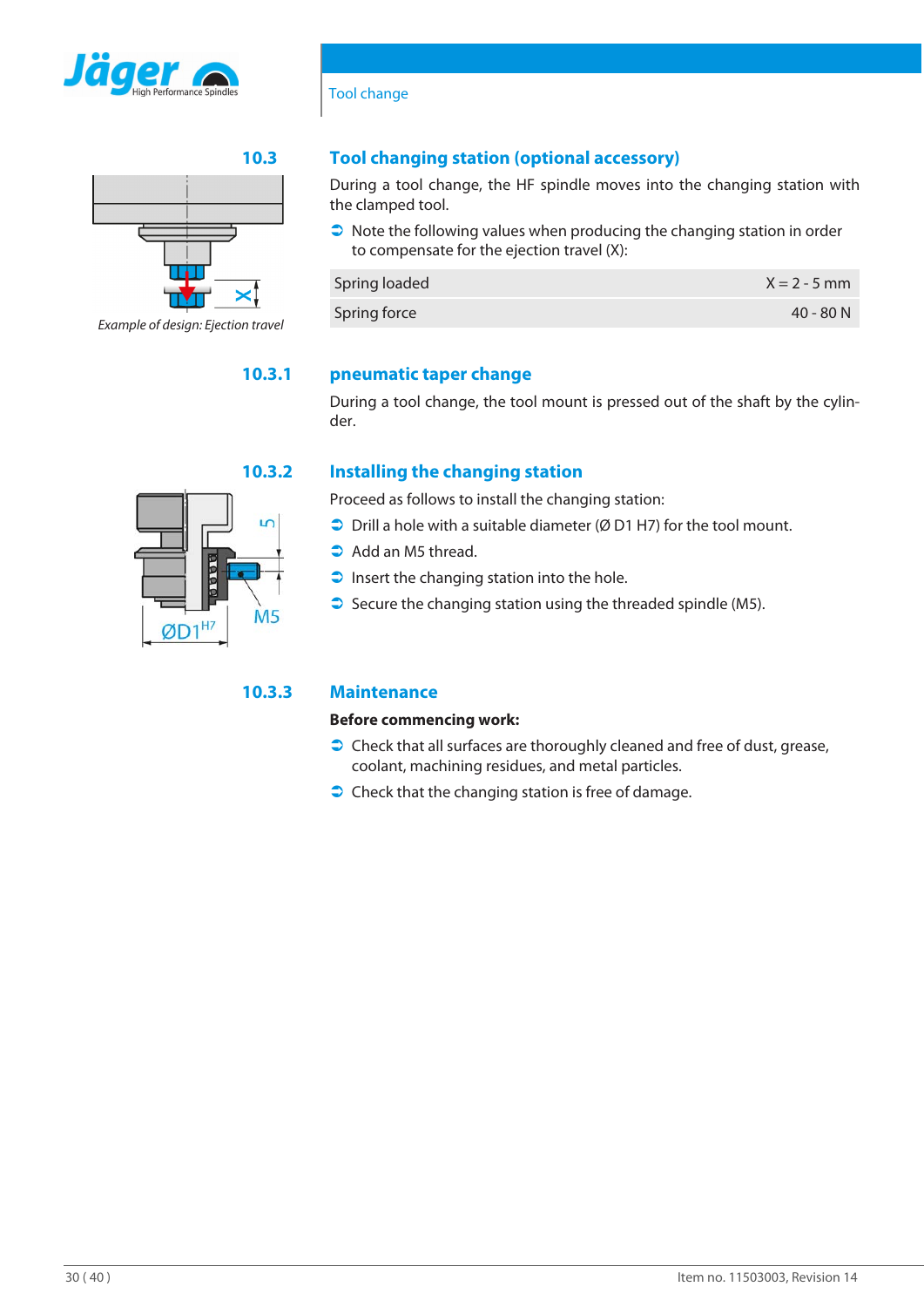



### **11 Tools for high speed cutting**

### <span id="page-30-0"></span>**DANGER: Due to flying parts.**

If the wrong direction of rotation is used, the tool is damaged when load is applied. The centrifugal forces cause the broken part to be flung out.

 $\triangleright$  Only use tools with the correct direction of rotation for the HF spindle.



### **DANGER: Due to flying parts.**

If the speed is selected incorrectly, the HF spindle or the tool may be destroyed and their fragments may be flung out.

- $\triangleright$  Note the maximum speed for the selected tool.
- $\blacktriangleright$  Note the maximum speed for the HF spindle.
- $\blacktriangleright$  The maximum permissible speed of the HF spindle for commissioning / processing is always the **lowest** specified speed.
- $\supset$  Only use tools that are technically sound.
- $\supset$  Only use tools with a tool shank diameter that corresponds to the inner diameter of the collet. For example, do not use shanks with a diameter of 3 mm in collets for  $1/8$ " (=3.175 mm).
	- $\lozenge$  Also see the [Technical Specifications \[](#page-13-0) $\lozenge$  [14\]](#page-13-0) section
- $\supset$  Only use tool shanks with a diameter tolerance of h6.
- $\supset$  Do not use tool shanks with a clamping surface (e.g. Weldon).
- $\supset$  Only use a balanced tool.
	- $\%$  DIN ISO 1940, balance grade 2,5.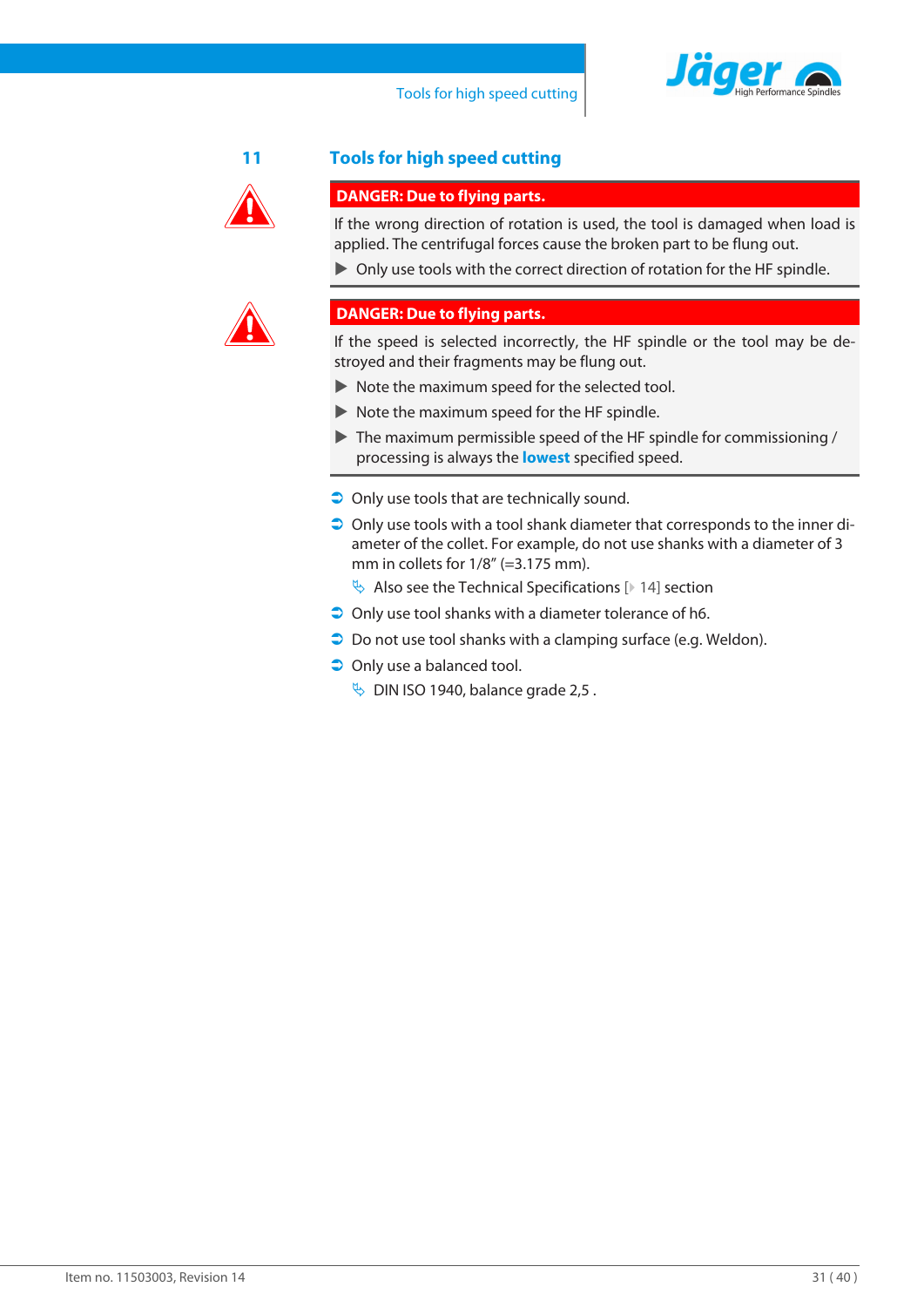

### **12 Maintenance**

### <span id="page-31-0"></span>**Only specialist personnel may perform maintenance on the spindle.**

The HF spindle must be shut down before any maintenance work.

- $\Box$  Make sure that the shaft of the HF spindle has come to an absolute standstill.
- $\supset$  Before carrying out any work, read the corresponding section of the manual carefully again.
- $\supset$  Observe the manual of the machine in which the HF spindle is installed.
- <span id="page-31-1"></span> $\bullet$  Observe all safety instructions and safety rules.

### **12.1 Ball bearings**

### **Note: Foreign matter reduces the service life.**

The HF spindle bearings have lifetime grease lubrication. This means that they do not require maintenance.

- $\triangleright$  Do not lubricate the ball bearings.
- $\triangleright$  Do not apply grease, oil, or cleaning agents to the openings of the HF spindle.

### **12.2 Daily cleaning**

<span id="page-31-2"></span>To ensure that the HF spindle functions safely and accurately, all contact surfaces of the HF spindle, the mount for the HF spindle, the tool mount, and the tool holder must be clean.

### **Note: Foreign matter reduces the service life.**

- $\triangleright$  Do not use compressed air to clean the HF spindle.
- $\triangleright$  Do not use ultrasonic cleaning on the HF spindle.
- $\triangleright$  Do not use steam jets to clean the HF spindle.

This could cause contamination to enter the bearing area.

### **12.2.1 Before commencing work**

- <span id="page-31-3"></span> $\supset$  Check that all surfaces are thoroughly cleaned and free of dust, grease, coolant, machining residues, and metal particles.
- $\bullet$  Check that the HF spindle is free of damage.
- $\bullet$  If the HF spindle is equipped with sealing air, always switch this on during cleaning.
- $\supset$  Only use a clean, soft cloth or a clean, soft brush for cleaning.

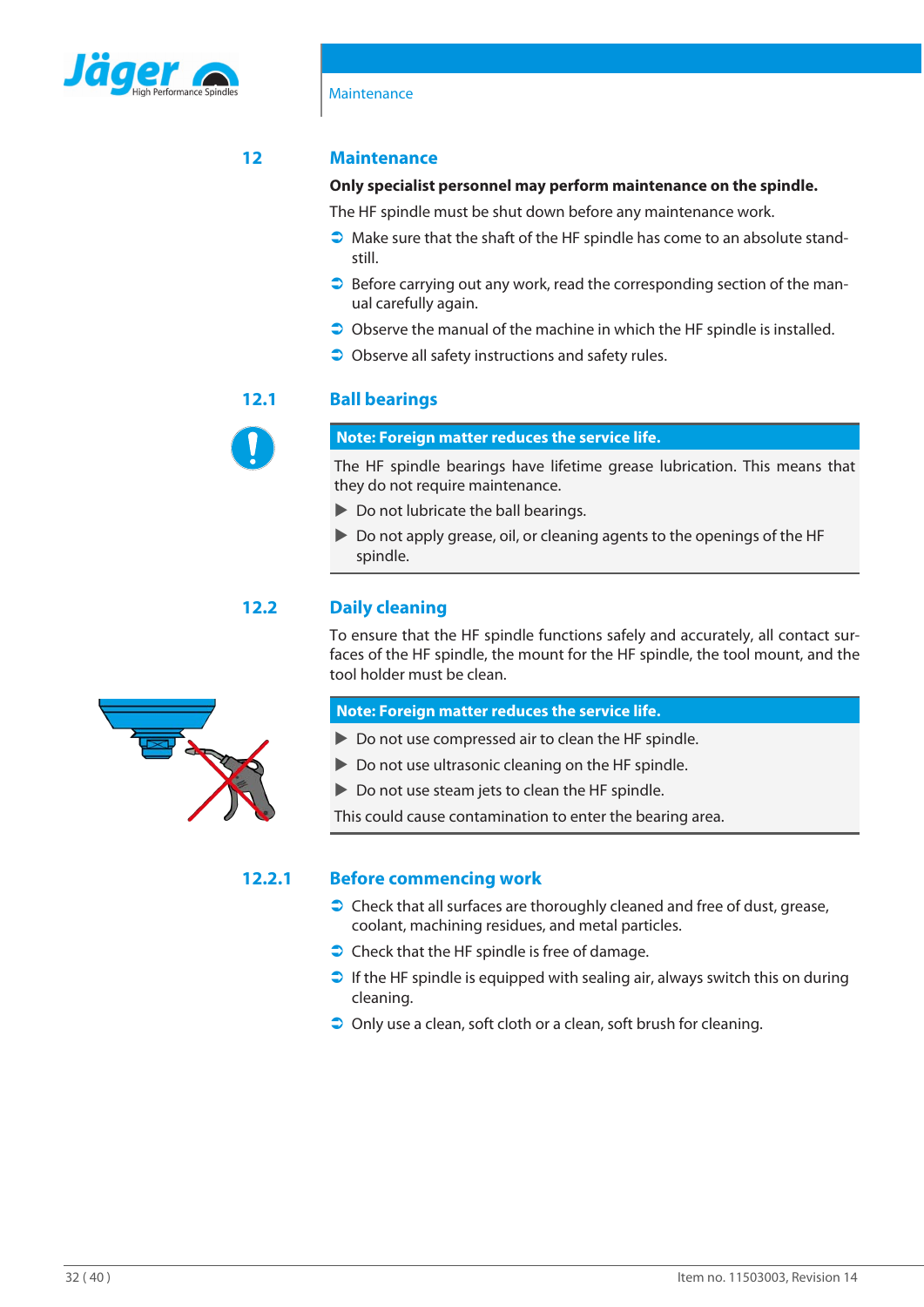

Maintenance

### **12.2.2 With every tool change**

- <span id="page-32-0"></span> $\supset$  Clean the inner taper of the HF spindle shaft. The inner taper must be free of chips and contamination.
- $\bigcirc$  Clean the tool taper.
- $\bullet$  Clean the collet and the collet mount.
- $\bullet$  Apply a light greasy film to the taper of the collet after cleaning.
	- $\lozenge$  Only use the collet grease from the service set.

This improves the sliding movement and increases the clamping force of the collet.

### **12.3 In the case of storage**

<span id="page-32-1"></span>If the HF spindle is not required for a prolonged period of time:

- $\bullet$  Before storing and before commissioning only clean the cooling duct with compressed air.
- $\supset$  Remove all coolant residues.
- $\supset$  Store the HF spindle in horizontal position.
- $\supset$  Store the HF spindle so that it is protected from moisture, dust, and other environmental influences.
- $\bullet$  Note the following storage conditions.

| Temperature of storage location | +10°C  + 45° C |
|---------------------------------|----------------|
| Relative humidity               | $< 50 \%$      |

### **12.4 Monthly maintenance**

<span id="page-32-2"></span> $\supset$  Turn the shaft of the HF spindle at least ten times by hand every four weeks.

### **12.5 Long periods of storage**

- <span id="page-32-3"></span> $\supset$  Turn the shaft of the HF spindle at least ten times by hand every three months.
- $\supset$  Then put the HF spindle into operation with a tool inserted for approx. 10 minutes.
	- $\frac{N}{2}$  The speed should be no more than 20 % of the maximum permissible speed for the HF spindle. (See [Commissioning \[](#page-25-1)[}](#page-25-1) [26\]](#page-25-1) section)

### **12.6 Maximum storage time**

<span id="page-32-4"></span>The maximum storage time is 2 years.

 $\bullet$  Make sure that all information in the "Long periods of storage  $[$  [33\]"](#page-32-3) section is adhered to. This is the only way in which to maintain the functionality of the HF spindle.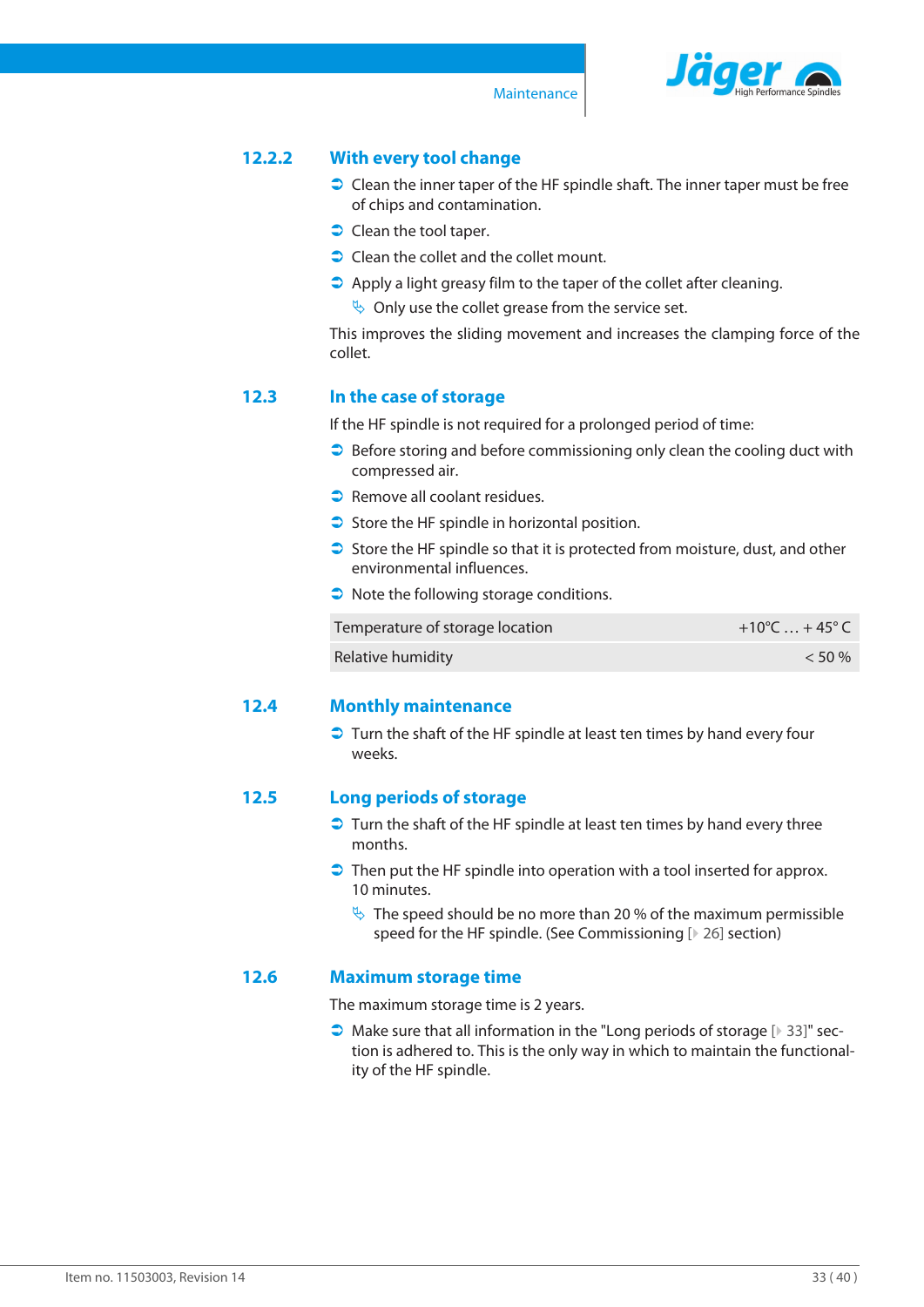

### **Dismantling**

### **13 Dismantling**

<span id="page-33-0"></span>Proceed as follows to remove the HF spindle:

- $\bullet$  Completely disconnect the power supply.
- $\bullet$  Completely disconnect the media supply (air and liquid).
- $\bullet$  Make sure that the shaft of the HF spindle has come to an absolute standstill.
- $\bullet$  Remove all connections from the HF spindle.
- $\bullet$  Empty the cooling duct of the HF spindle.
- $\bullet$  Remove the HF spindle from the machine.



### **13.1 Disposal and environmental protection**

<span id="page-33-1"></span>More than 90% of the materials used in the HF spindle can be recycled (aluminum, stainless steel, steel, copper, etc.)

### **The HF spindle may not be disposed of with normal domestic waste.**

- Remove all non-recyclable materials.
- $\supset$  Dispose of the HF spindle as scrap at an approved recycling facility.
- $\bullet$  Follow all rules of the responsible administrative bodies.
- $\supset$  Do not discharge coolants into wastewater.
- $\supset$  Dispose of cooling media in accordance with local regulations.

If the HF spindle cannot be dismantled, send the HF spindle to **Alfred Jäger GmbH**. **Alfred Jäger GmbH** shall not assume the costs incurred for shipment and the fees for the recycling facilities.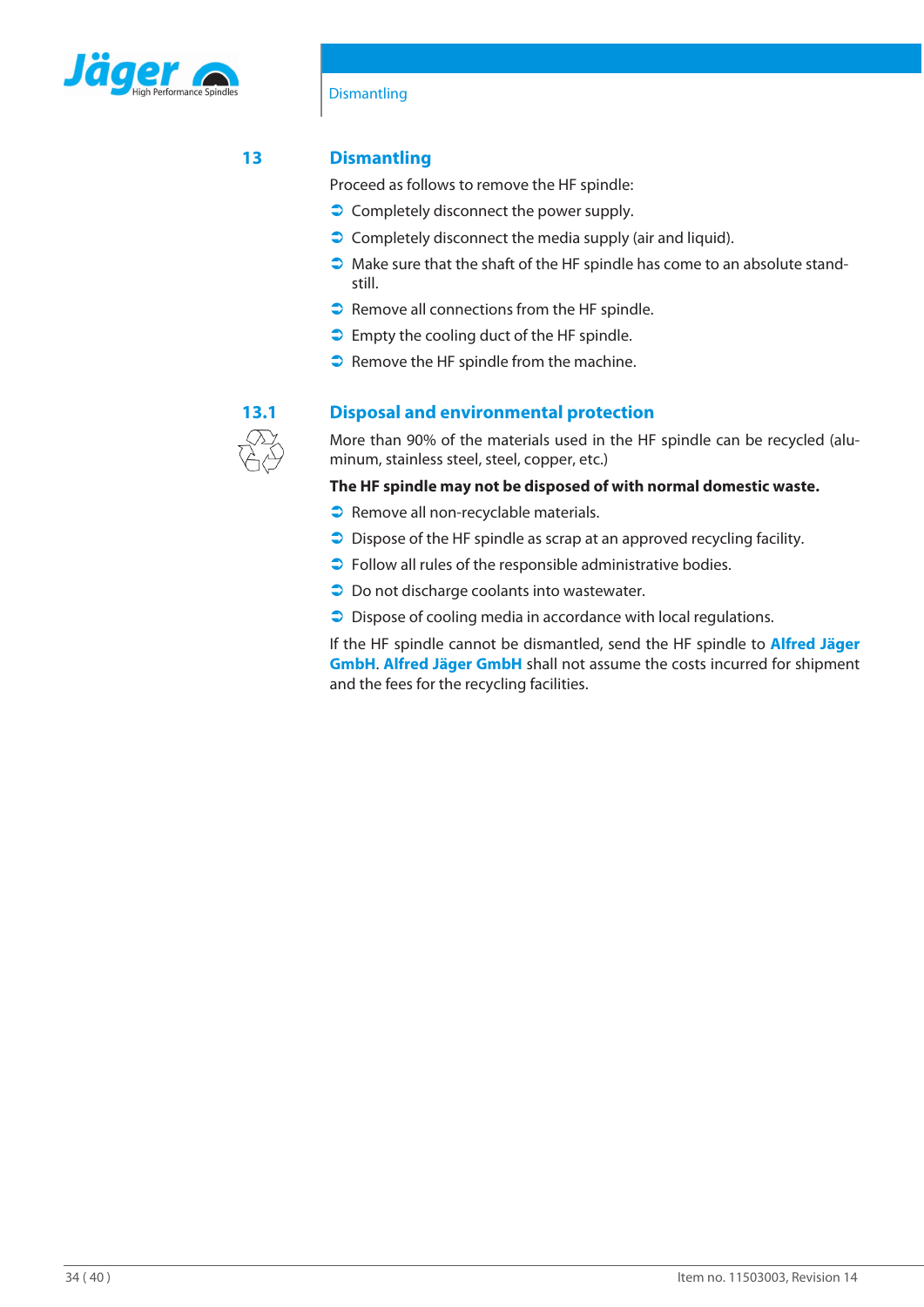



### **14 Service and repairs**

### <span id="page-34-0"></span>**DANGER: Electric shock.**

Electric shock can lead to severe burns and life-threatening injuries.

Take measures to prevent hazards caused by electrical energy (for details refer e.g. to the regulations issued by the VDE and the local energy supply companies).

 $\triangleright$  Before commencing work, switch off the power supply of the HF spindle.



### **Note: Damage due to electrostatic discharge.**

Do not touch the electrostatic-sensitive components of the HF spindle.



### **14.1 Service partners**

<span id="page-34-1"></span>Only certified service partners may open and repair the spindle. Failure to comply with this voids any warranty claims and compensation claims for damages.

 $\supset$  The list of partners can be found on the following website.

*<http://www.alfredjaeger.de/de/spindel-servicepartner.html>*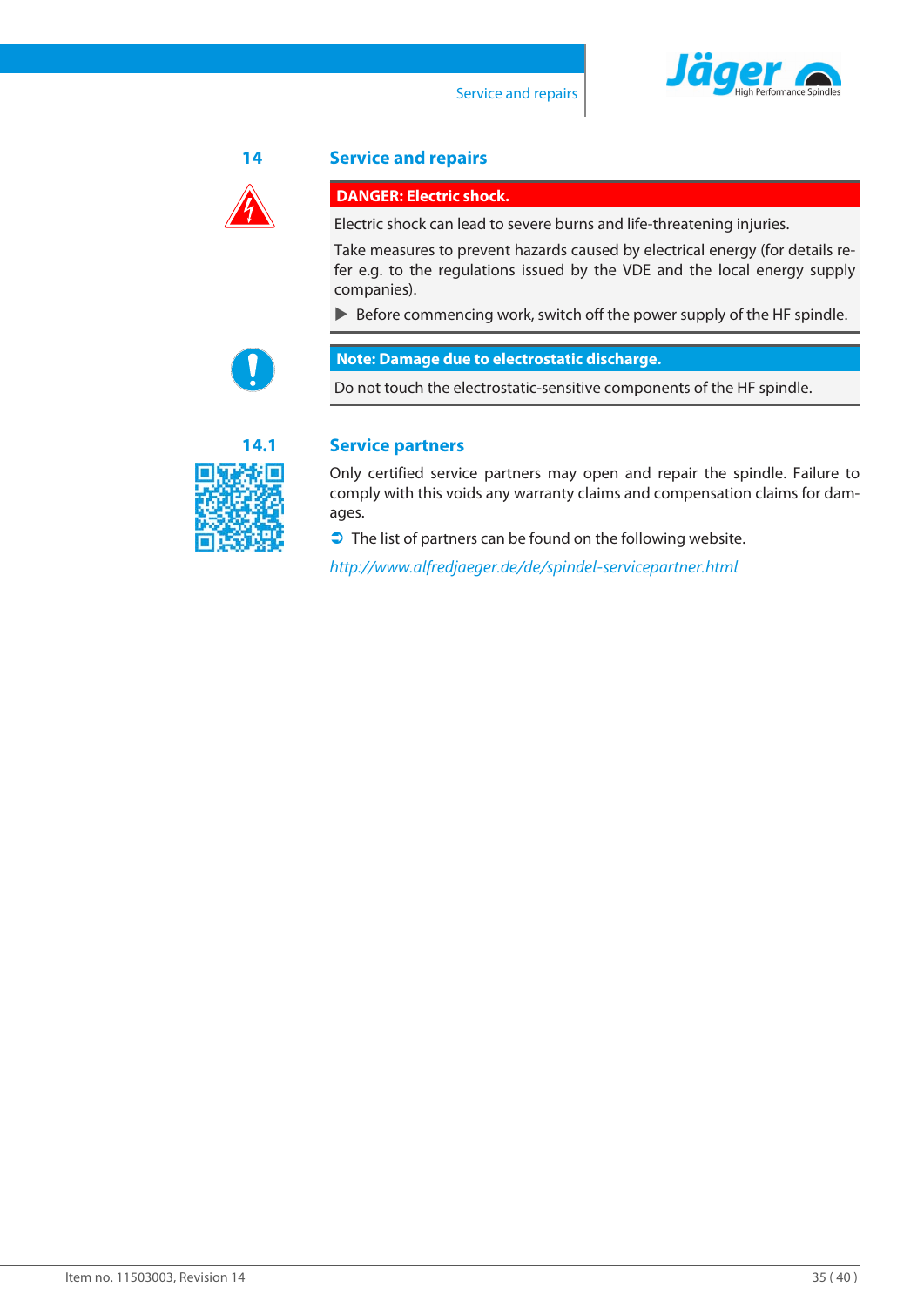

### **14.2 Malfunctions**

<span id="page-35-0"></span>The list below can be used to quickly investigate and eliminate faults.

| Cause                                    | Troubleshooting                                                                                                          |
|------------------------------------------|--------------------------------------------------------------------------------------------------------------------------|
|                                          | Check the frequency converter.                                                                                           |
|                                          | Check the machine.                                                                                                       |
| No<br>power supply                       | Check all electrical connections.                                                                                        |
|                                          | Check all wires in the motor cable.<br>H                                                                                 |
|                                          | Activate the Start/Reset button.                                                                                         |
|                                          | Wait until the HF spindle has cooled down.                                                                               |
| Thermal protection has<br>been activated | Check the frequency converter for error messages. If no<br>⊔<br>messages are illuminated, start the frequency converter. |
|                                          | (See also "Spindle becomes hot [ 36]".)                                                                                  |
| Frequency converter<br>has<br>shut down  | Check the error messages in the frequency converter man-<br>ual.                                                         |
| Tool change<br>initiated                 | Turn off the pneumatic system for the tool change.<br>⊔                                                                  |

### **HF spindle becomes hot**

<span id="page-35-1"></span>

| Cause                                  | Troubleshooting                                                                               |
|----------------------------------------|-----------------------------------------------------------------------------------------------|
|                                        | $\Box$ Check the power of the chiller.                                                        |
|                                        | Check the water level of the chiller.                                                         |
| Insufficient cooling                   | Check the connections and the cooling hoses.                                                  |
|                                        | $\Box$ Check the cooling circuit.                                                             |
|                                        | Check the chiller for error messages.                                                         |
| Phase missing                          | Check all wires in the motor cable for cable breaks.                                          |
|                                        | Check the rotational direction of the HF spindle.                                             |
| Machining too heavy                    | Check the rotational direction of the tool.<br>ப                                              |
|                                        | Check the tool for damage.<br>⊔                                                               |
|                                        | Reduce the machining load intensity.                                                          |
| Frequency converter<br>incorrectly set | Compare the values for the HF spindle with the set values<br>⊔<br>on the frequency converter. |

**HF spindle not rotating**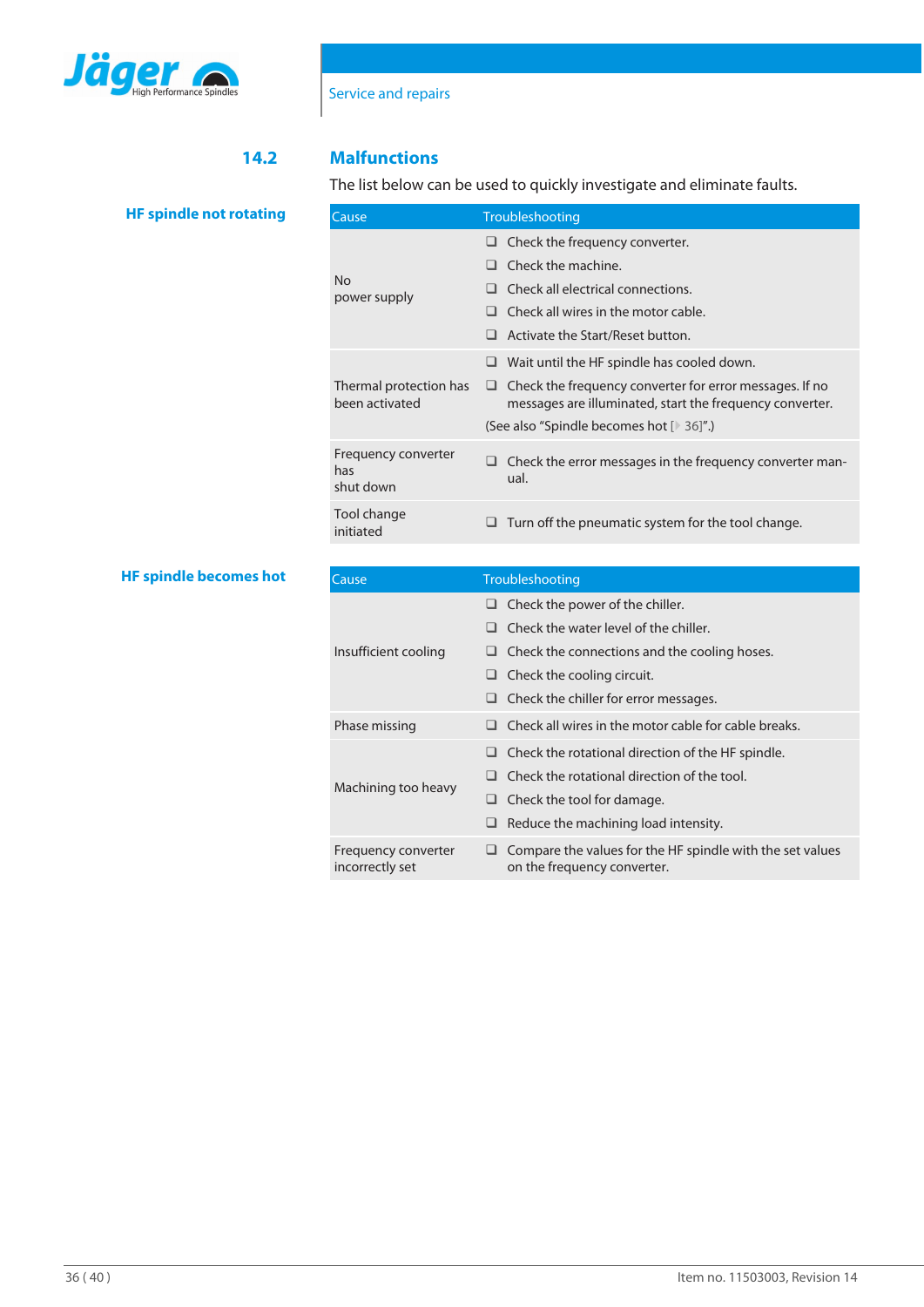

### Service and repairs

### **HF spindle becomes loud**

| Cause,                                                  | Troubleshooting                                                                                                                              |  |  |
|---------------------------------------------------------|----------------------------------------------------------------------------------------------------------------------------------------------|--|--|
|                                                         | Only use balanced tools.                                                                                                                     |  |  |
| Tool unsuitable                                         | (Also see the "Tools for high speed cutting $[$ 31]" section.)                                                                               |  |  |
|                                                         | Check the tool for damage.<br>⊔                                                                                                              |  |  |
|                                                         | Replace damaged tool.                                                                                                                        |  |  |
| HF spindle is not<br>clamped truly or is dis-<br>torted | Only use spindle holders from the original accessories or<br>holders produced according to the tolerances specified by<br>Alfred Jäger GmbH. |  |  |
| Bearings damaged                                        | Contact <b>Alfred Jäger GmbH</b> service.                                                                                                    |  |  |

### **No automatic tool change**

| Cause            | Troubleshooting                                                                                                                                                                                                                                      |  |  |
|------------------|------------------------------------------------------------------------------------------------------------------------------------------------------------------------------------------------------------------------------------------------------|--|--|
| Contamination    | Remove all contamination between the tool taper and<br>⊔<br>shaft of the HF spindle.                                                                                                                                                                 |  |  |
|                  | (Observe all points in the "Tool change [ 28]" and "Mainte-<br>nance $[$ 32]" sections.)                                                                                                                                                             |  |  |
| Lack of pressure | Check the connections for compressed air.<br>⊔<br>Check the hoses for compressed air.<br>⊔<br>Check the pneumatic circuit.<br>Check the setting of the compressed air for the tool<br>⊔<br>change.<br>(Also see the "Setting values [ 26]" section.) |  |  |
|                  |                                                                                                                                                                                                                                                      |  |  |

### **Sensor does not send any signals**

| Cause                    | Troubleshooting                                     |
|--------------------------|-----------------------------------------------------|
| No connection to sen-    | Check the lines and connections.                    |
| sor                      |                                                     |
| Incorrect tool position  | $\Box$ Check whether the tool is clamped correctly. |
| Incorrect tool insertion | Contact Alfred Jäger GmbH service.                  |
| position                 | $\Box$                                              |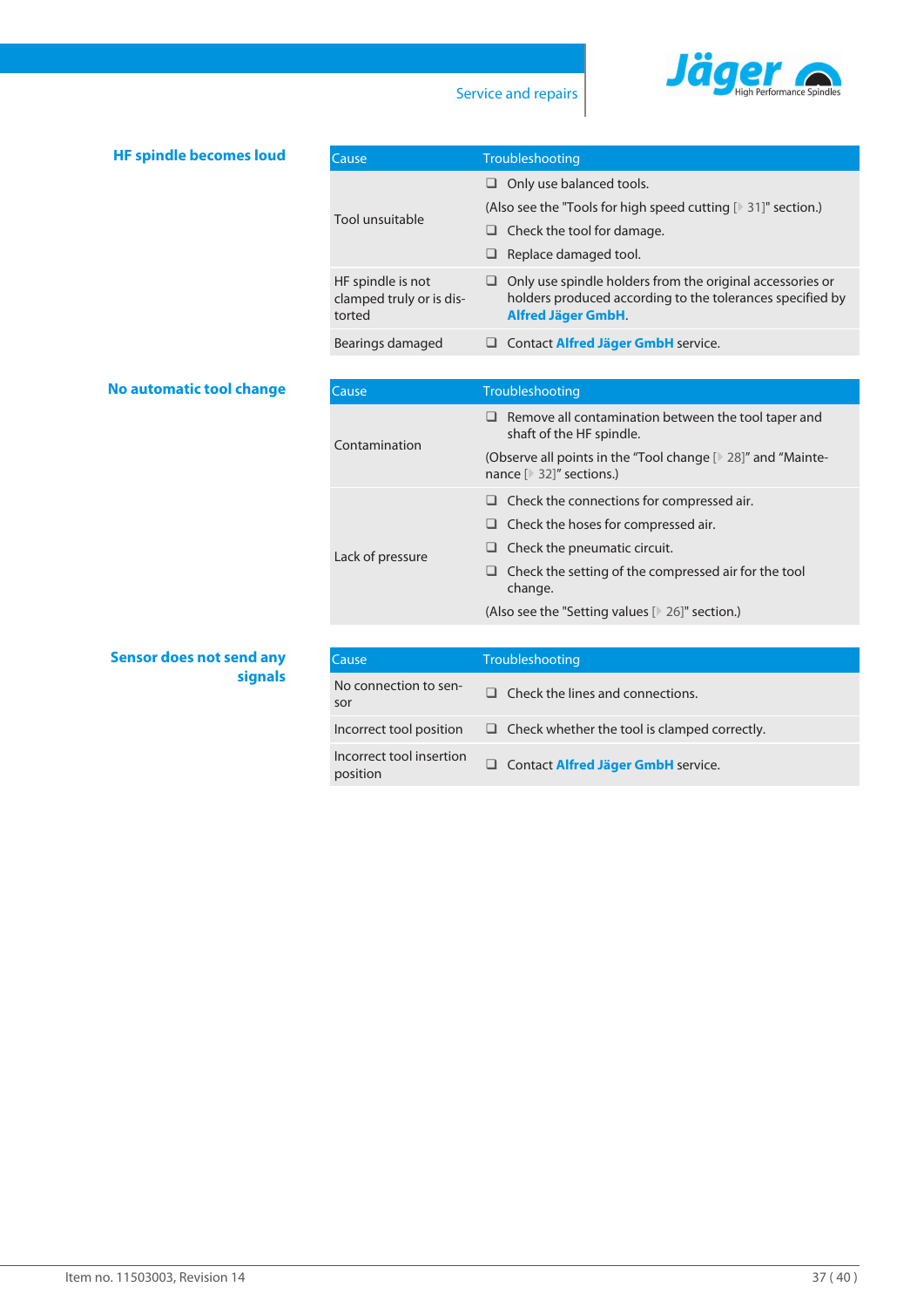

### **HF spindle vibrates/ oscillates**

## Service and repairs

| Cause                                  | Troubleshooting                                                                               |  |  |
|----------------------------------------|-----------------------------------------------------------------------------------------------|--|--|
|                                        | $\Box$ Only use balanced tools.                                                               |  |  |
|                                        | (Also see the "Tools for high speed cutting $[$ 31]" section.)                                |  |  |
| Tool unsuitable                        | Check whether the tool is suitable for the application.                                       |  |  |
|                                        | Check the tool for damage.                                                                    |  |  |
|                                        | Replace damaged tool.<br>⊔                                                                    |  |  |
| Contamination                          | Remove all contamination between the tool taper and shaft<br>of the HF spindle.               |  |  |
|                                        | (Observe all points in the "Tool change [ 28]" and "Mainte-<br>nance [▶ 32]" sections.)       |  |  |
| Frequency converter<br>incorrectly set | Compare the values for the HF spindle with the set values on<br>⊔<br>the frequency converter. |  |  |
| Machining too heavy                    | Reduce the machining load intensity.                                                          |  |  |
| Mounting screws are<br>loose           | Tighten the screws securely.                                                                  |  |  |
| HF spindle damaged                     | Contact Alfred Jäger GmbH service.                                                            |  |  |

If the error is not rectified after checking all of the points, contact the relevant service partner.

- $\supset$  Request the accompanying note for the repair from the service partner.
- $\bigcirc$  Check the manual of the machine.
- $\bullet$  Contact the manufacturer of the machine.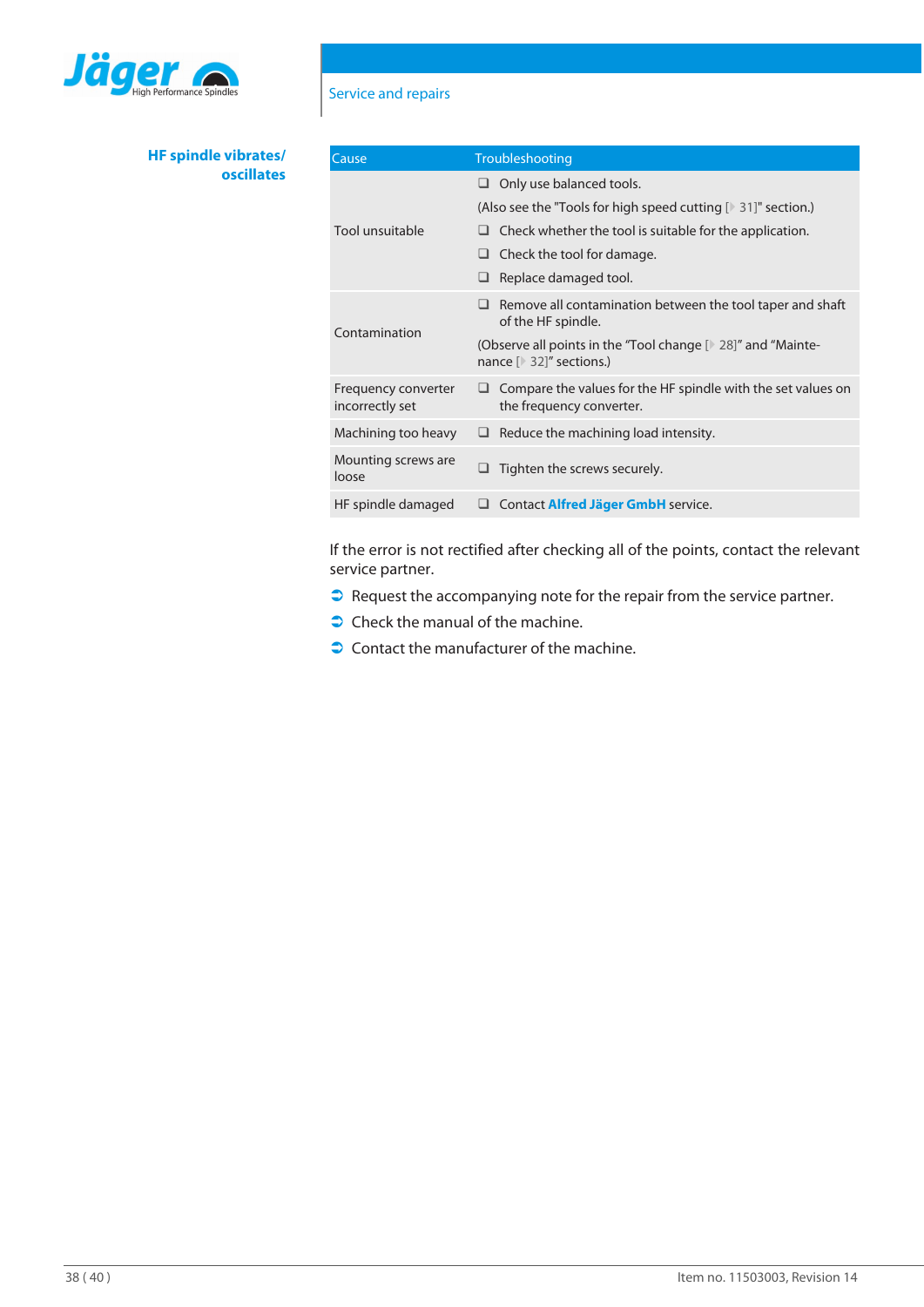

### Declaration of Incorporation

The safety instructions of the product documentation supplied must be observed.

**15 Declaration of Incorporation** Under the EC Machinery Directive

<span id="page-38-0"></span>

| Alfred Jäger GmbH        |  |  |
|--------------------------|--|--|
| SF-Elektromaschinenbau   |  |  |
| Siemensstr. 8            |  |  |
| D-61239 Ober-Mörlen      |  |  |
| Tel. +49 (0) 60029123 -0 |  |  |

hereby declare that the product,

| Product     | High Frequency Spindle  |
|-------------|-------------------------|
| <b>Type</b> | Chopper 2300-40 HSK S5  |
| Serial no.  | See last page of manual |

as far as possible from the supplied, complies with the essential requirements of the Machinery Directive 2006/42/EC.

Sections of the Machinery Directive have been applied: 1.1.1; 1.1.2; 1.1.5; 1.3.2; 1.3.4; 1.5.1; 1.5.2; 1.5.4; 1.5.5; 1.5.6; 1.5.8; 1.5.9; 1.6.4; 1.6.5; 1.7.1; 1.7.1.1; 1.7.2; 1.7.3; 1.7.4;

The incomplete machinery in its standard design complies furthermore with the following applicable regulations:

Applicable harmonized standards

DIN EN ISO 12100 Safety of machines

The machinery is incomplete and must not be put into service until the machinery into which it is to be incorporated has been declared in conformity with the provisions of the Machinery Directive 2006/42/EC and any other applicable regulations.

We at Alfred Jäger GmbH agree to submit the special documents for incomplete machines to national authorities upon request.

The special technical documentation referred to in Annex VII, Part B, belonging to the machine has been created.

Person who is authorized to compile the documents listed in Annex VII, Part B:

### **Alfred Jäger GmbH**

Ober-Mörlen, 22.09.2021 Place and date of issue

 $3.7 -$ 

Bernd Jäger Executive Board